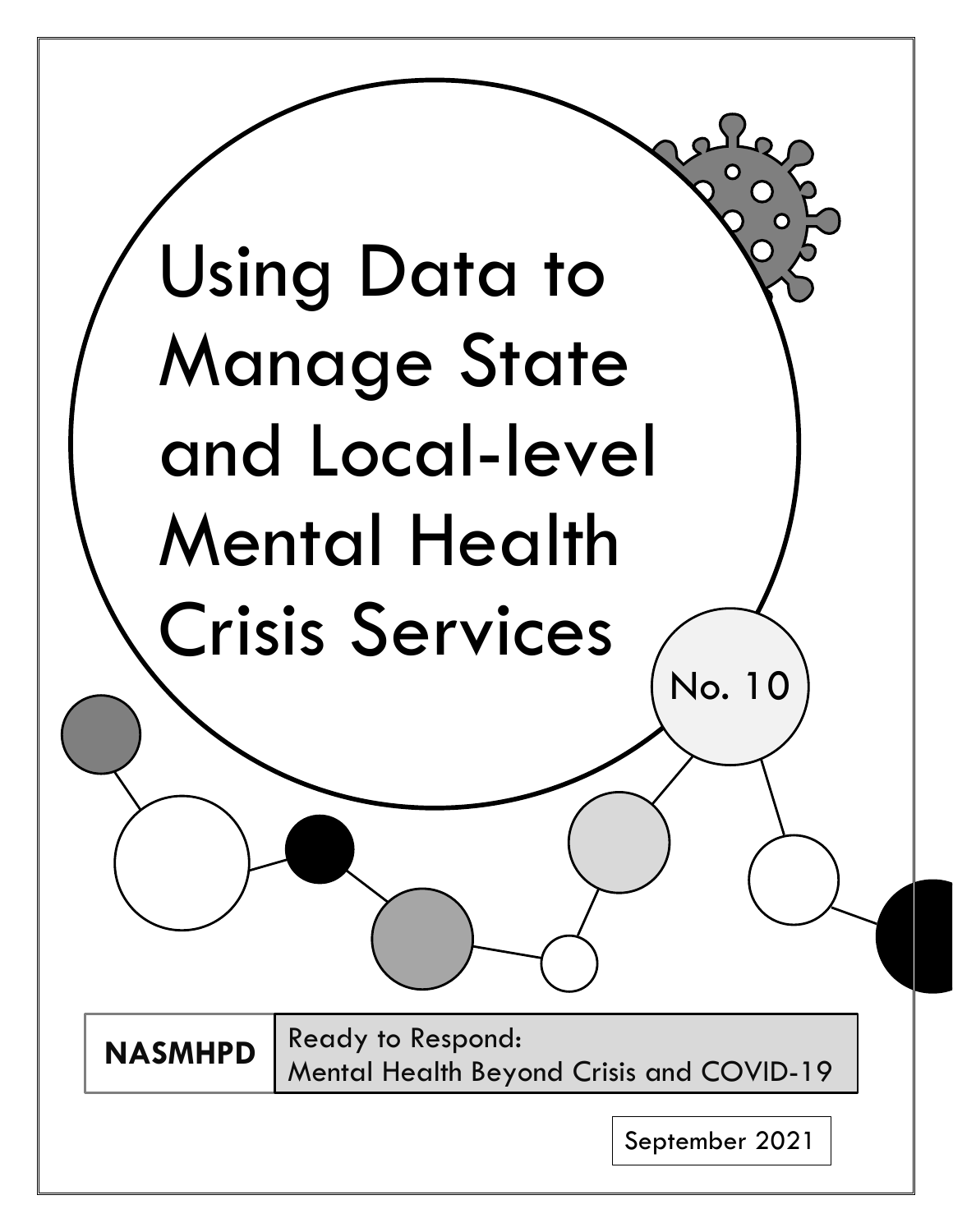# **Using Data to Manage State and Local-Level Mental Health Crisis Services**

**Robert Shaw, MA**

Senior Research Associate National Association of State Mental Health Program Directors Research Institute, Inc. rshaw@nri-inc.org 703-738-8171

*Cover Art by Malkah Pinals*

*Tenth in the 2021 Ready to Respond Series of Ten Technical Assistance Briefs focused on Beyond Beds, Reimagining a Sustainable and Robust Continuum of Psychiatric Care*



**National Association of State Mental Health Program Directors** [www.nasmhpd.org/content/tac-assessment-papers](http://www.nasmhpd.org/content/tac-assessment-papers)

**September 2021**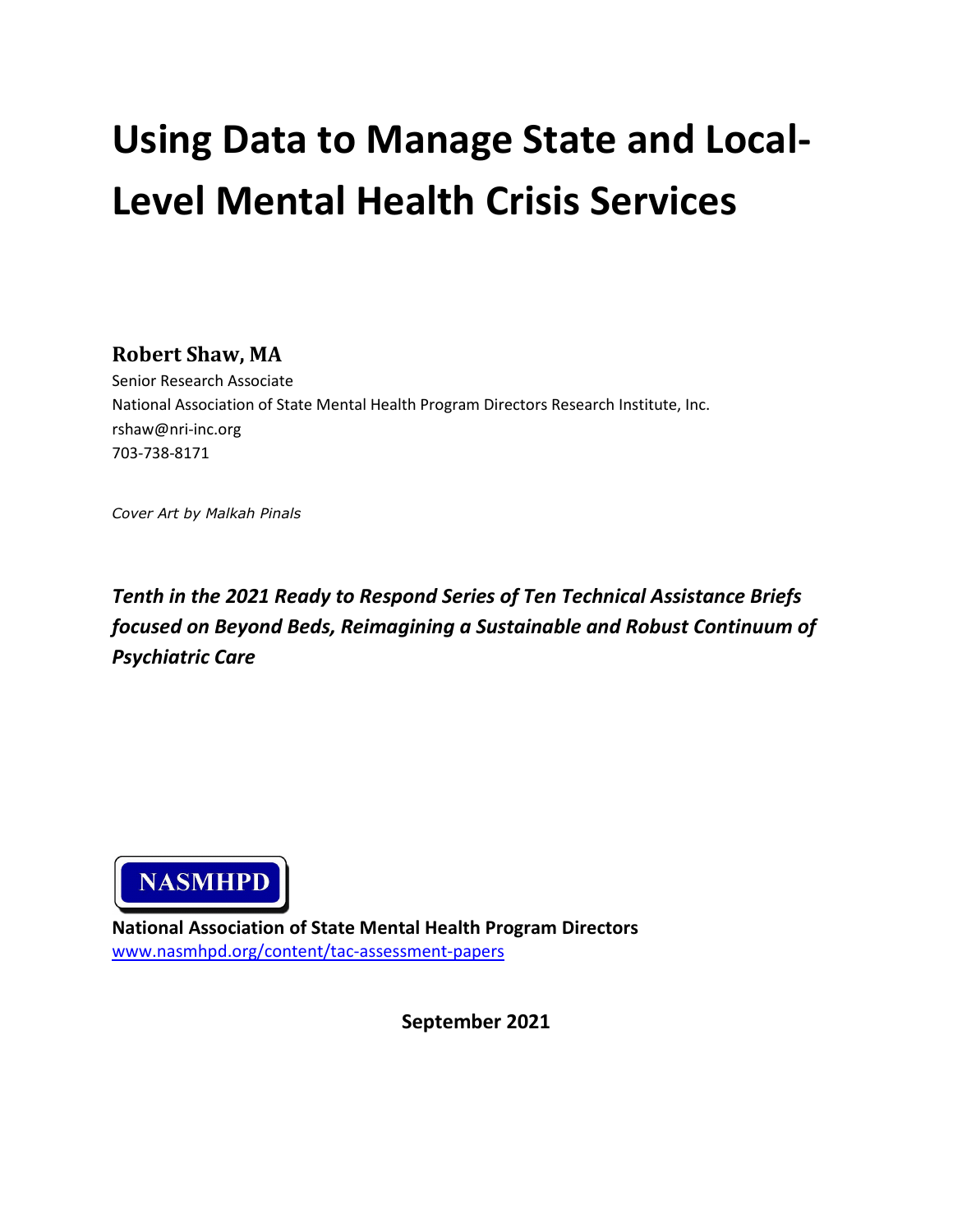## **Acknowledgements:**

The author would like to thank the following individuals for sharing invaluable insight and providing guidance about this important topic: Megan Lee, M.A., L.P.C. and Tim Gruzeski, M.A., with the Colorado Office of Behavioral Health's Crisis Services; Devin Teicher and Jenn Conrad, M.S.W., L.C.S.W, C.C.M., with Signal Behavioral Health in Colorado; Claire Wang and Glenn Owens from Delaware Division of Substance Abuse and Mental Health; Debbie Atkins, Anna Bouque, and Terri Timberlake, with the Georgia Department of Behavioral Health and Developmental Disabilities, Dawn Peel and Jennifer Dunn, with the Georgia's Southwest and East-Central Regional Field Offices; Josh Cantwell, with Grand Lake Mental Health Center in Oklahoma; Nicole Cunha and LeAnne Huff, with Utah's Division of Substance Abuse and Mental Health Treatment Services; David Reed, with Washington State's Health Care Authority; Joe Avalos, Chris Foster, and Valerie House, with Olympic Health and Recovery Services (Thurston and Mason Counties Behavioral Health Services); Ted Lutterman, and Kristin Neylon, M.A., with the NASMHPD Research Institute, and Debra A. Pinals, MD Chair, Medical Directors Division National Association of State Mental Health Program Directors Medical Director, Behavioral Health and Forensic Programs Michigan Department of Health and Human Services Clinical Professor of Psychiatry Director, Program in Psychiatry, Law and Ethics, University of Michigan.

## **Disclaimer:**

The views, opinions, content and positions expressed in this paper are those of the author and do not necessarily represent or reflect the official views, opinions, or policies of any governmental, academic, or other institution with whom the author is affiliated; nor does mention of trade names, commercial practices, or organizations imply endorsement by the U.S. government, any state government, academic or other institution.

## **Recommended Citation:**

Shaw R. (2021). Using Data to Manage State and Local-Level Mental Health Crisis Services. Technical Assistance Collaborative Paper No. 10. Alexandria, VA: National Association of State Mental Health Program Directors.

*This work was developed under Task 2.2 of NASMHPD's Technical Assistance Coalition contract/task order, HHSS283201200021I/HHS28342003T and funded by the Center for Mental Health Services/Substance Abuse and Mental Health Services Administration of the Department of Health and Human Services through the National Association of State Mental Health Program Directors.*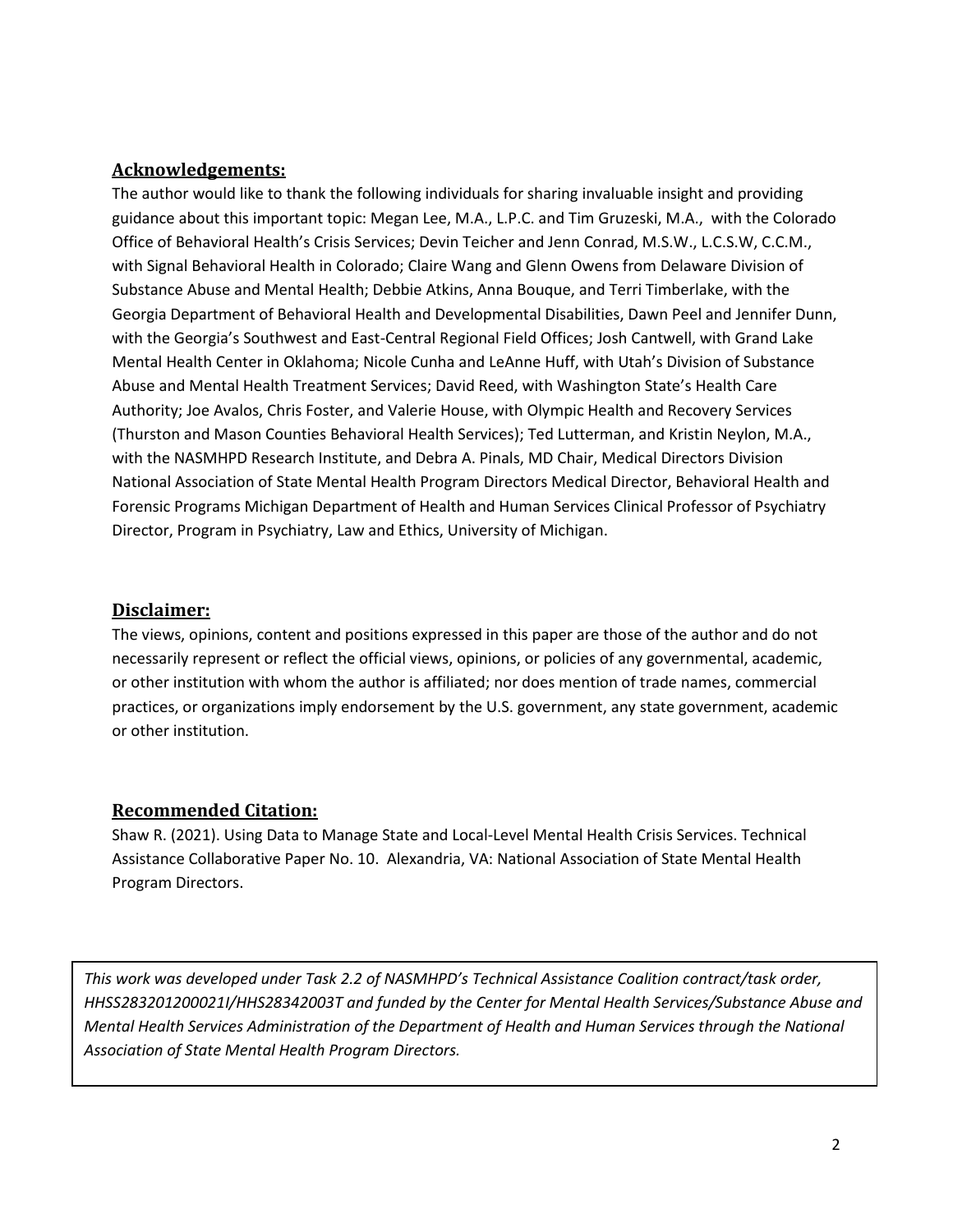## **Abstract:**

Managing crisis services will require the collection and use of data to make decisions about how, when, and where crisis services are provided. Also, registries of available crisis services and other services in the psychiatric care continuum will help inform policymakers about access to behavioral health services and any barriers to such access. Operating crisis services will include the provision of services based more on past activities and determining specific strategies for implementation of activities. Managing crisis services is an iterative process that requires the constant collection of data or knowledge that can be used to assess all aspects of a provider's or a state's activities to continually adjust to achieve better services. Great efforts are expended to collect data that document the activities of providers, often also with the goal of demonstrating that funding has been well spent. States and their providers do not always operate in an environment where they have all the data they could use, and often the data they collect are not fully accurate or timely. Nevertheless, even suboptimal data are valuable and can provide insight albeit broad rather than minute. Management decisions can still be made, even with data limitations, and the direction taken can later shift if subsequent data indicate that a wrong turn has been taken. States and providers will do well to continually examine data and operational practices for ongoing quality improvement for the most effective crisis services possible.

## **Highlights**:

- States and local providers interviewed are using data to manage the provision of crisis services.
- There are always more and better data that can be collected, however the lack of ideal data should be a reminder for caution but should not completely inhibit decision making. Using data to manage crisis services is an approach to solving problems and addressing needs

## **Recommendations for the post-COVID-19 future**:

- 1. Data should be collected and used to understand the ways in which the COVID-19 pandemic has altered society, including where people live, how they are accustomed and comfortable interacting with the world, and their jobs and how that impacts crisis service utilization.
- 2. Crisis services should be managed in a way that adeptly meets needs both within and subsequent to the pandemic.
- 3. Technology can be used to enhance registries and locator tools to inform data collection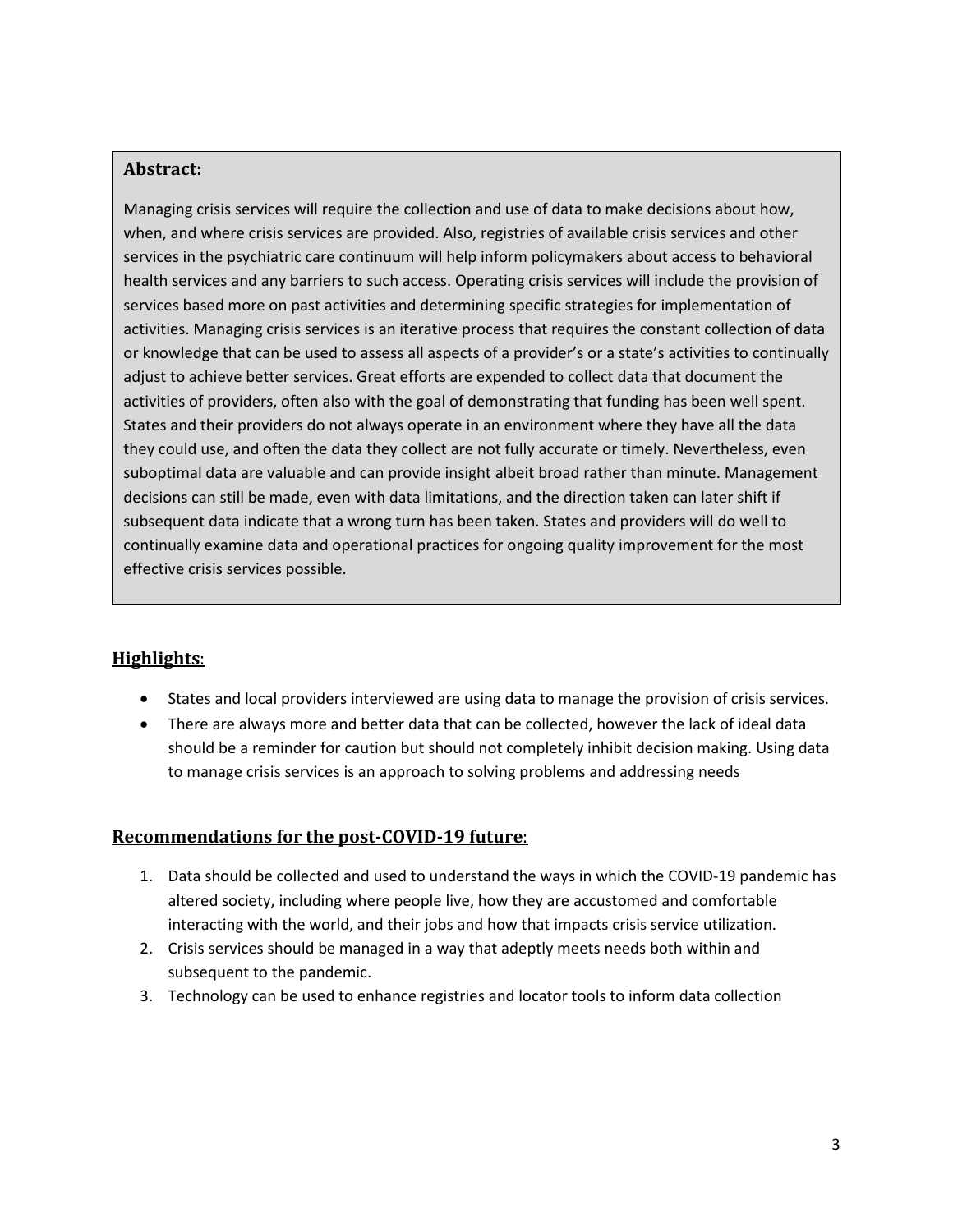The Substance Abuse and Mental Health Services Administration's (SAMHSA's) Practice Guidelines:<br>Core Elements for Responding to Mental Health Crises suggests that crisis service systems include<br>data-driven "quality-control he Substance Abuse and Mental Health Services Administration's (SAMHSA's) *Practice Guidelines: Core Elements for Responding to Mental Health Crises* suggests that crisis service systems include data-driven "quality-control and performance-improvement mechanisms that operate within an for "identifying gaps, developing remedies, and monitoring the impact of these remedies."  $*$ . In the next few years, states will be implementing 988 suicide call lines. Because much of the work is still in the planning phases, it is not yet known how this will be integrated into existing crisis systems.

This current paper, *Using Data to Manage State and Local Level Mental Health Services*, explores the extent to which crisis services in states and local mental health agencies collect and use data to inform their crisis service systems. Systems can either be operated or managed. The distinctions between these types of services are as follows and further delineated below:

Operated systems: The provision of services is based more on past activities and practices and less on data.

Managed systems: Data are collected and used to make decisions about how, when, and where crisis services are provided.

Data are often collected with one specific purpose being a way to document activities at the local level and to inform leadership at the state level and at the state level to the executive and legislative branches of government. State governments have an interest in documenting that expenditures are spent according to legislation, executive priorities, effectively, and efficiently. However, this use of data lends itself more to oversight than management.

This paper will first discuss management models to understand how states could be managing their crisis service systems from the perspective of data systems. Next, it will look at the data collected by existing and proposed service registries and discuss how those data collection elements relate to management goals the states may have. Service registries are tools states use to connect individuals to services. This paper will provide an overview the types of service registries that currently exist and then review how some states are using data to manage their crisis service systems. The ambition, depth, functionality, and use of registries vary by state, so state level examples of the use of data to manage crisis services will be presented.<sup>1</sup> Crisis services are often managed at the local level, so this paper will also describe at how local crisis service providers in several states are using data to manage their systems.

<span id="page-4-0"></span><sup>\*</sup>Where specific state and local examples are described, program leaders within those regions whose services are included in this paper had the opportunity to review and provide edits to the description of their activities and the paper as a whole.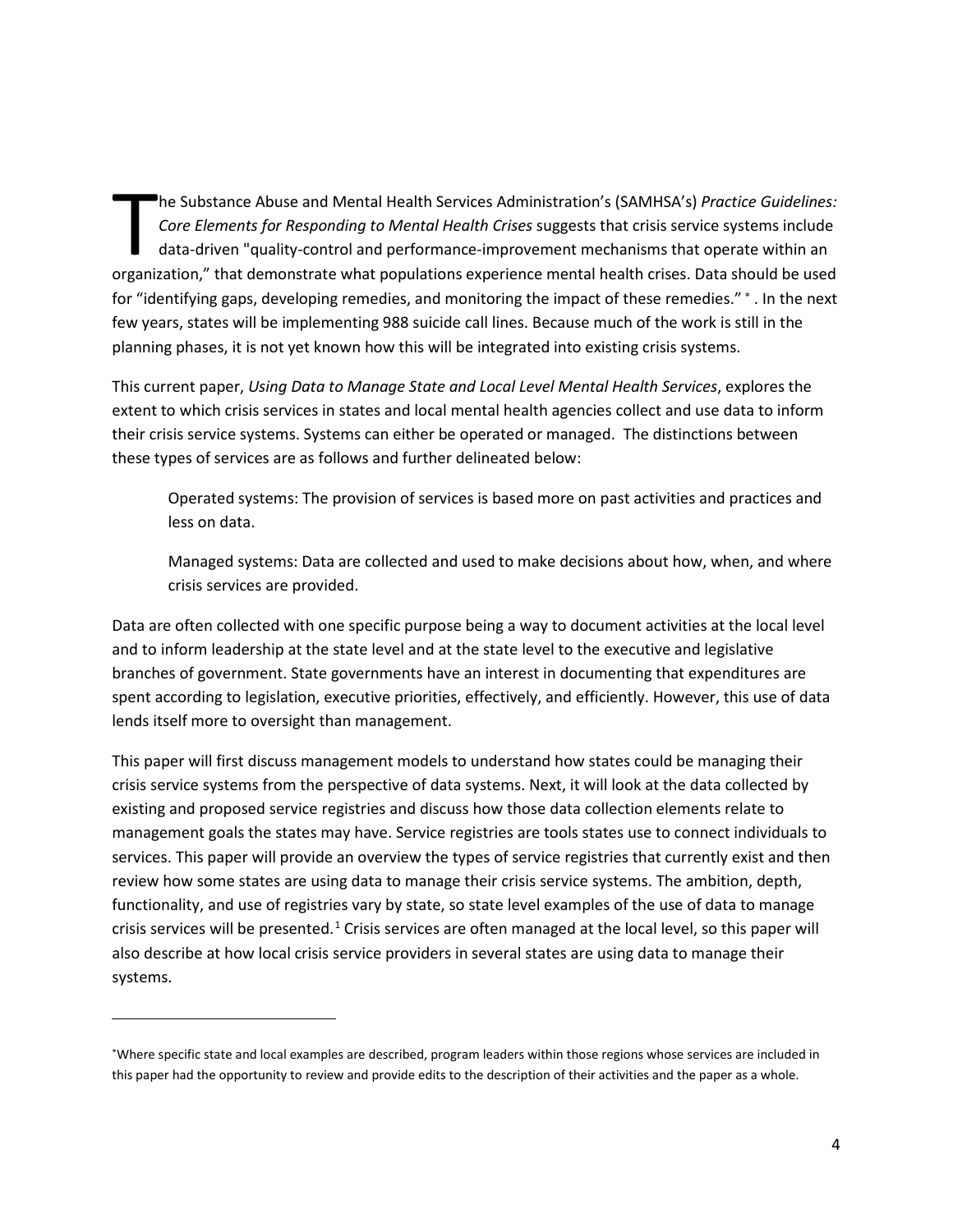## **Management of Systems and the Relationship to Data**

Management is the process of dealing with or controlling things or people. Harold Koontz, an influential management theorist, classified management models into six schools in 1961:

- **Management Process** Management is a process of getting things done through people organized into groups.
- **Empirical**  Good management is based upon the experience of what did and did not work.
- **Human Behavior** Good management is based on good relationships.
- **Social System** Good management is based on establishing a cooperative environment.
- **Decision Theory** Good management is based upon using a rational approach to making decisions.
- **Mathematical** Good management is a logical process that is based on quantifiable variables.<sup>1</sup>

Each of these types of management depends on turning information into decisions and actions. A goal must be decided upon and relevant data should be collected that allows managers to determine success in attaining their goals. In this paper, highlights of data collection across the crisis service behavioral health continuum to inform these various aspects of management will be reviewed.

## **Service Registries**

Crisis Service Registries are tools that provide information about where there are open services for people in crisis who are determined to need a particular type of service, whether in-patient or in the community. These registries, however, require operations and management to ensure their effectiveness.

A well regulated Service Registry, being necessary for the optimization of the use of mental health crisis service capacity, especially inpatient capacity, and the treatment of individuals with mental illness in the least restrictive setting, is an evolving practice that is being supported as a promising practice for ensuring timely access to a complete continuum of care, in line with recommendations noted in *Beyond Beds (The Vital Role of a Full Continuum of Psychiatric Care)*. <sup>2</sup> A service registry, however narrow or broad its focus, is a tool whose success is dependent on its usefulness. Usefulness can be defined in many ways, such as operating without glitches and downtime, providing timely information, and reducing the wait time for access to services.

In 2020, 24 states had operating or were building behavioral health service registries. There were also regional service registries. Arizona had at least two systems, one for the northern part of the state, based in Phoenix, that was very sophisticated and successful, and one in the southern part of the state, based in Tucson, that was paper-based, and has also been successful in guiding access issues.

The existing service registries have various degrees of success with success defined as being a useful tool that allows individuals in need of behavioral health services to be placed in an appropriate care setting with minimal wait times. Registries require front-end staff entering information about service availability in their own system, as well as end-users seeking information to access services in real time. Both user experiences are critical important determinant of a registry's usefulness. It is important to note that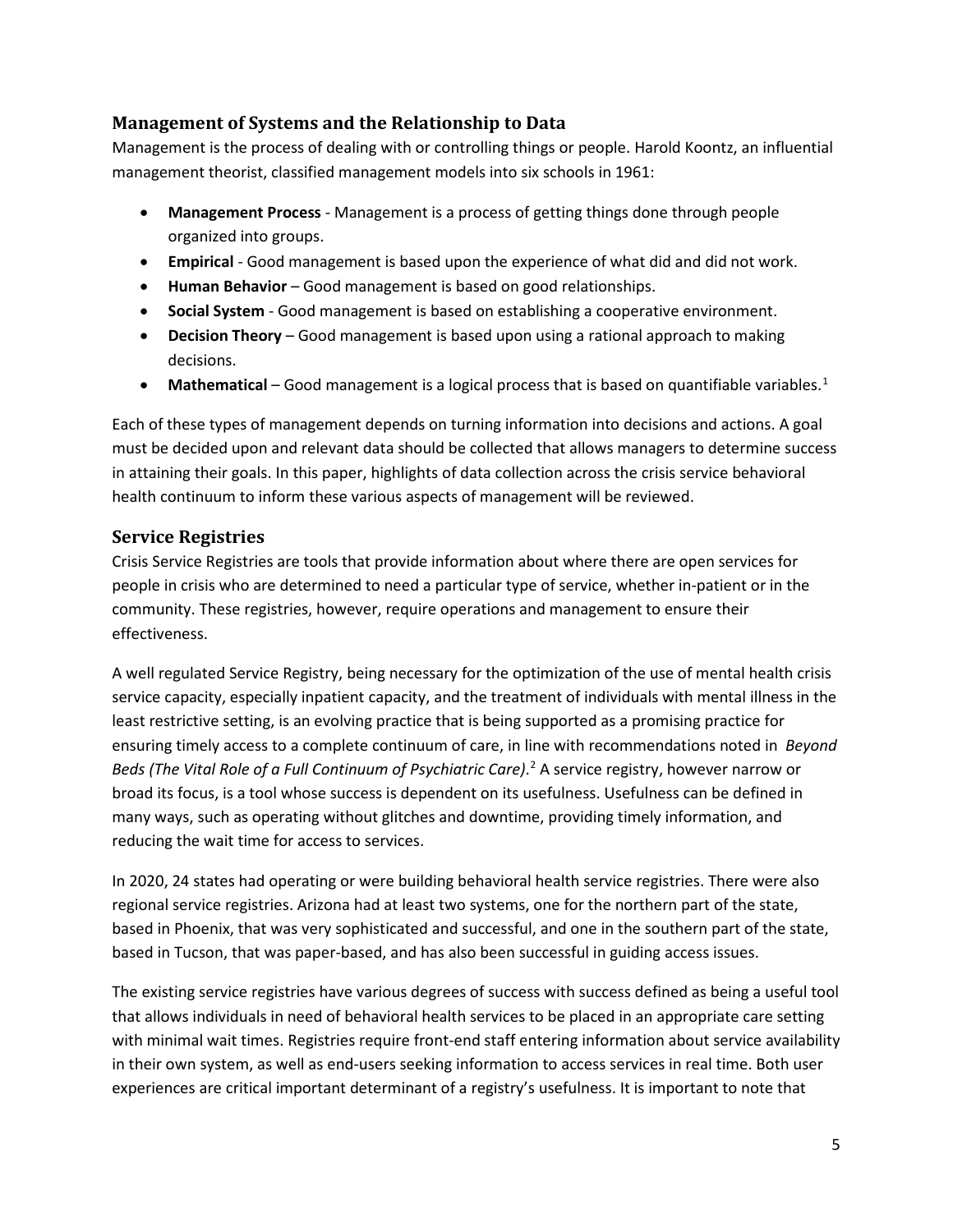registries are most often used by case managers, clinicians, emergency departments, and first responders trying to place an individual in need with an appropriate service. If a user can accurately see that the services being sought are not available, then the system is successful. If the service availability information is more often wrong or not current than current and accurate, the system is not successful.

Many registries do not have real-time information. Real-time information is ideal because system users can rely upon the information in the system to be accurate at the time of their placement search. Realtime information is not absolutely necessary for a system to be successful. If a system's information is not updated in real-time but the information in the system is current enough to be relied upon by users, then the system can be successful. Even when a system has real-time information, if vacancies are scarce the system will be unsuccessful because the lack of available services will overwhelm the enduser's experience and they will eventually not rely on the system to identify proper placements of individuals being served. Thus, registry information requires balance between sufficiency of information as well as availability and accessibility of services in the first place.

Based upon site visits to states and interviews with states about their service registries, Dr. David Morrissette created a typology for these systems (Figure 1):<sup>3</sup>

**Figure 1**. Typology or Registry Systems

• **Search Engines**: "Users visit the website to view information on crisis bed facilities, their locations, services, availability, and contact information."

• **Referral Systems**: "In addition to providing regularly updated information on bed availability, the websites support authorized users to submit HIPAA-compliant electronic referrals to secure a bed using preset forms and protocols."

•**Referrals Networks**: "The bed registry site provides regularly updated information on bed availability supports users to submit HIPAA-compliant electronic referrals to secure a bed and supports referrals for behavioral health crisis and outpatient services to and from service providers who are members of the referral network."

Search engines are the least sophisticated of the system types. They intend only to make it easier for a bed to be found and a patient to be placed in care. Users of search engines have to contact facilities showing a vacancy to fill that vacancy with a patient. In most cases, currently used search engines are generally focused on psychiatric inpatient and/or crisis beds. Accessing the rest of the continuum of services is not addressed. For example, one would have to look elsewhere to schedule an appointment for an outpatient service. Referral systems are more sophisticated versions of search engines. Referral systems not only identify vacancies but allow users to send documents necessary to initiate placements to fill vacancies. Referral Networks are the most sophisticated and comprehensive version. They not only allow identify vacancies but allow users to schedule outpatient services.

Morrissette's typology is very useful in understanding the intent of the various registry systems. Getting facilities to participate by keeping their vacancy information current is the biggest barrier to success. If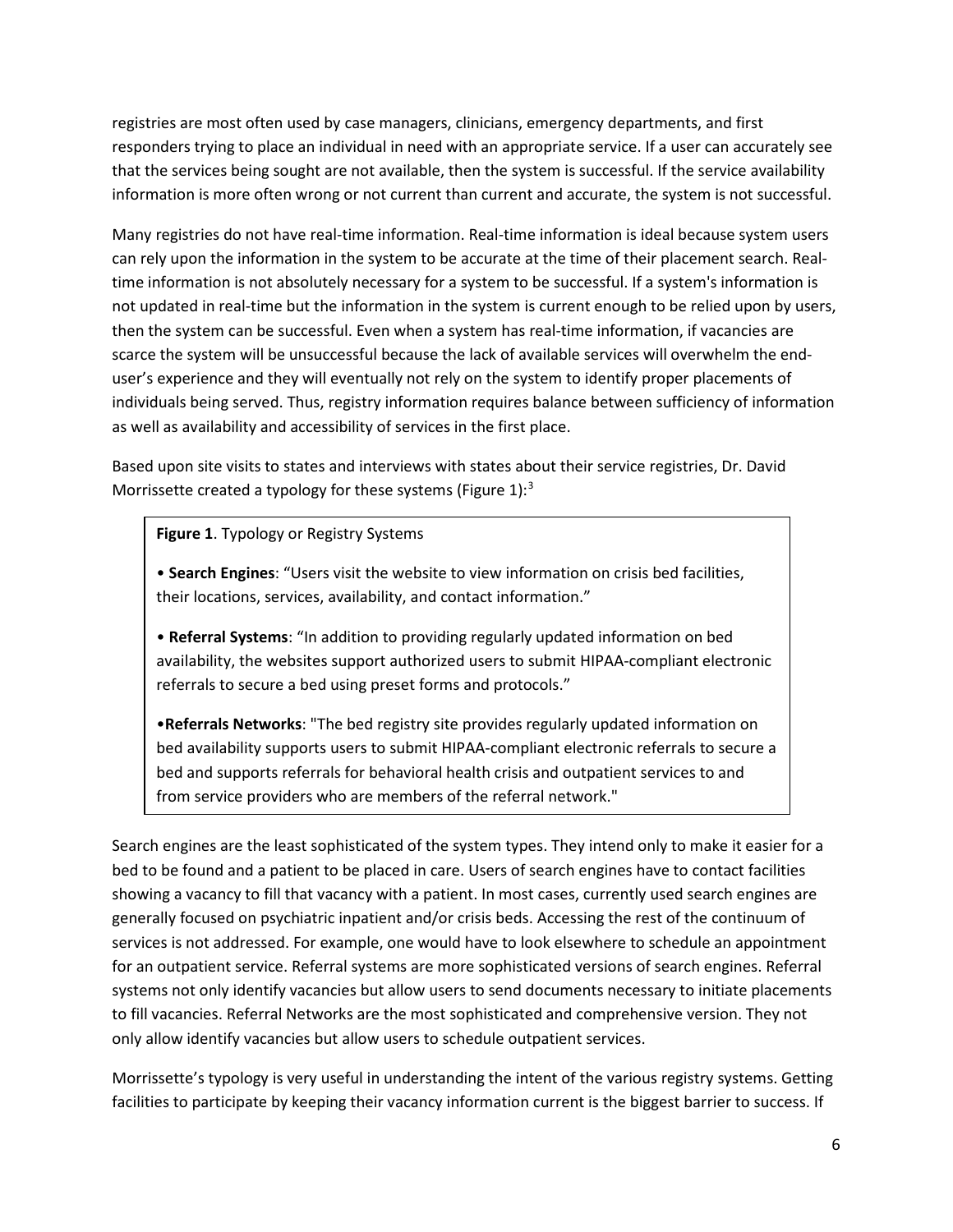the information is sufficiently accurate and the system is easy enough to operate that users come to it first when trying to identify available services for individuals, then the system will be more successful.

## **State Level Crisis Service Registry Data Collection**

## *Crisis Service Registry Data Collection*

Forty-three states with existing, developing, or planned crisis service registries were asked by NRI to report what data they expected their service registries to collect. Data collected by service registries can be used to document activities and to manage systems. The extent to which a state collects accurate and timely data determines its ability to use data to make management decisions. Based on the types of data reported collected by the 23 states with existing and developing registries at the end of 2020, and reported to be collected by the 20 states developing new service registries states have some or all of the following goals:

- Making services easier to access;
- Making services more available;
- Improving outcomes for people accessing services; and
- Improving the operation of the registry and service provision system.

As states are developing service registries, NRI gathered information on their effectiveness is measured. Several metrics were identified including service accessibility, service availability; improved outcomes for individuals served, and improved operations of the registry itself. Below are results of the information gathered from the forty-three states with existing or planned registries in terms of the percentage of states using particular metrics. Among the forty-three states with existing, developing, or planned registries, the following responses were provided (percentages are based on 43 states reporting:

Service accessibility will be measured by:

- Referral wait times (the time a caller waits to be referred to any type of treatment) (35%)
- Connection to treatment (19%)
- Denials of service (13%)
- Discharge wait time (the time a patient waits to be discharged from care) (2%)

Service availability will be measured by:

- The volume of service usage (47%)
- The geography of need (7%)

Improving outcomes for people in need of access to services will be measured by:

- Diversion from either hospitals or criminal justice (33%)
- Better treatment outcomes (14%)
- Contact with law enforcement (2%)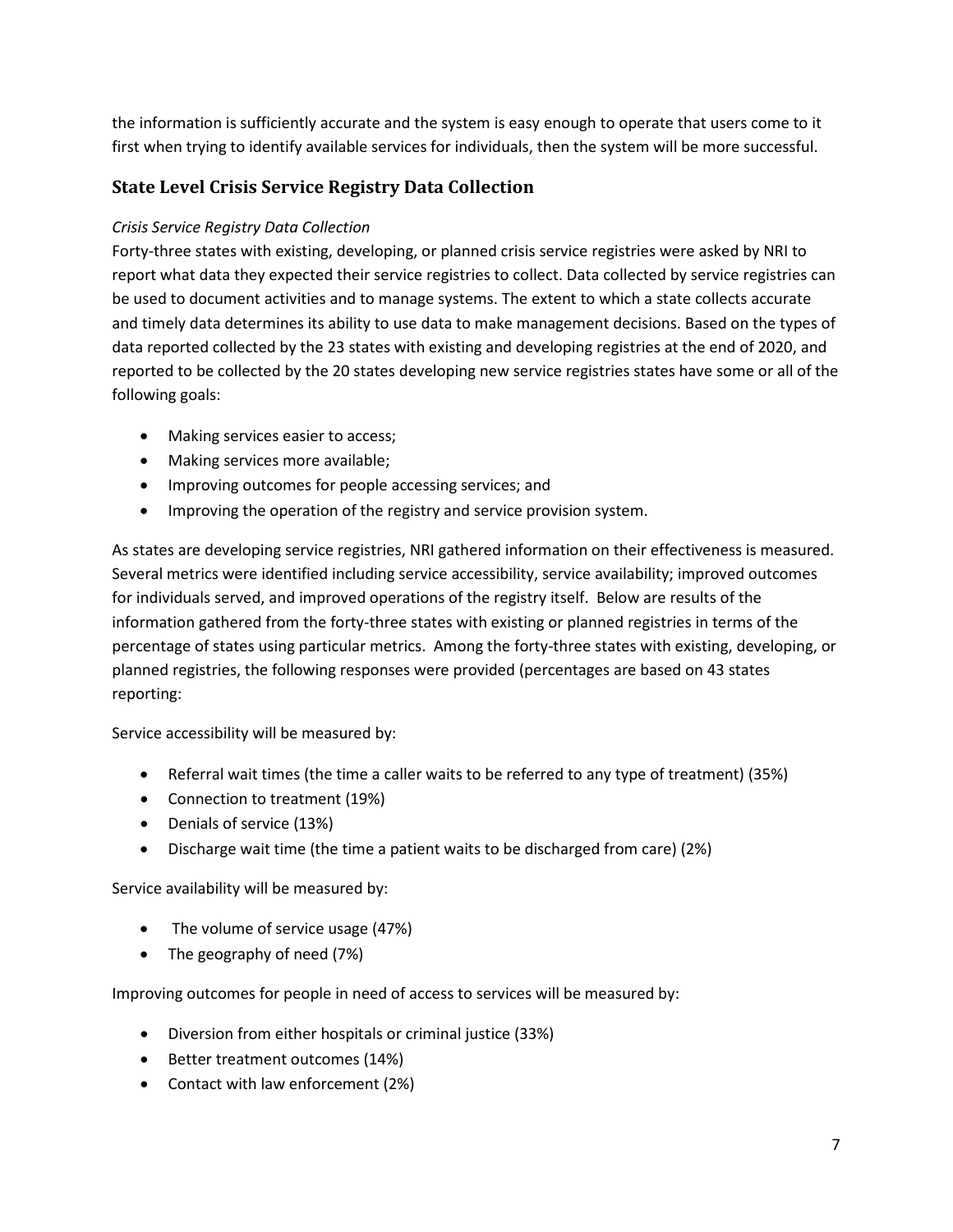Improving the operation of the registry and the service provision system will be measured by:

- Provider compliance with service vacancy updates (14%)
- Training on the registry system or training of providers on the provision of services (14%)
- User satisfaction and the public perception of the system (7%)
- The performance of the registry system as a web tool (2%)

## **Mental Health Block Grant Reporting on Crisis Services**

In 2020, Congress added a new 5% set-aside to the Mental Health Block Grant to assist states in establishing a comprehensive behavioral health services continuum (and Congress appropriated an additional \$42.25 million to the MHBG to fund this set-aside). SAMHSA's guidance to states accompanying the new funds, emphasized the CrisisNow model of a comprehensive crisis continuum described in the 2020 National Guidelines report released by SAMHSA and the National Association of State Mental Health Program Directors (NASMHPD). 4

In 2021, states as part of their submission to SAMHSA about the use of the new Crisis set-aside were asked to report what elements of a crisis service system they were planning on implementing broken out by prevention and early intervention, intervention, stabilization, and post-crisis interventions and supports.

Thirty-eight states responded to a SAMHSA request to report on the implementation of a crisis service system. Of these states, 55% had reached program sustainability for providing someone to talk to, while 45% were in the process of implementing this service. Of these states, 26% had reached program sustainability for providing someone to respond to a crisis, while 71% were in the process of implementing this service. Of these states, 21% had reached program sustainability for providing someone in crisis a place to go for treatment, while 74% were in the process of implementing this service.<sup>5</sup>

States were asked to report which of the listed crisis prevention and early intervention, crisis intervention and stabilization, and post-crisis intervention and support programs they were or would including as part of their crisis service system.

## **Elements within Mental Health Crisis Service Systems**

In the NRI's 2020 State Profiles data collection, states were asked to report on the types of crisis intervention services provided by the SMHA and the number of persons receiving these services during the fiscal year 2019. This information was augmented by data collected by NASMHPD in 2021 on crisis services provided by the states. The number of persons receiving a service within a year is not a measure with any depth. It is not clear from the data how much of the states are covered by the particular crisis services asked about. In many states, crisis services are organized locally and the state may not have a great role in their provision. What is clear is that only a small number of states with particular crisis services had easy or ready access to this service data. It is difficult to make evidencebased decisions without evidence. Management without information is difficult.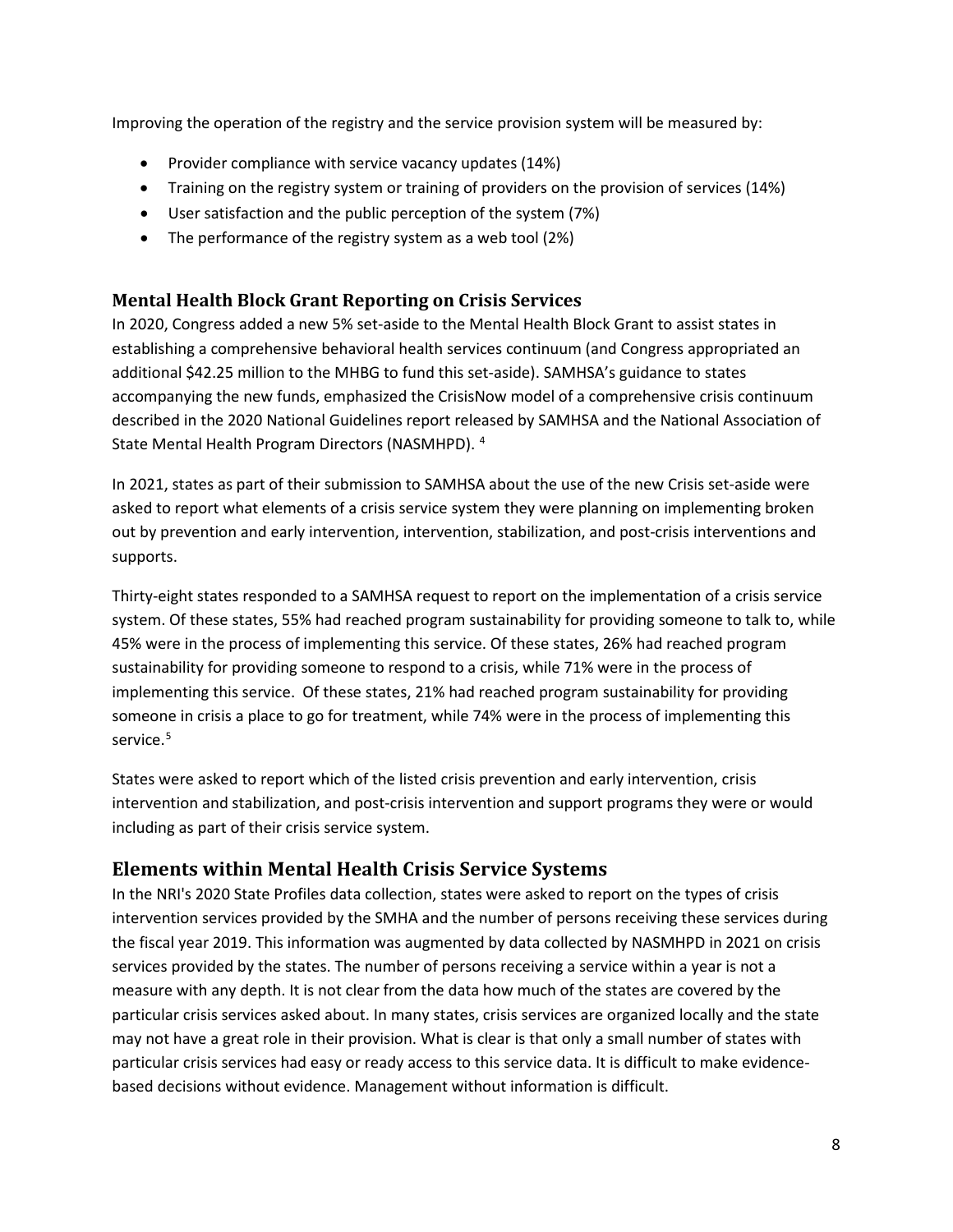## *Crisis Prevention and Early Intervention*

Suicide prevention was reported to be an element in the crisis service systems, planned or operational, in 90% of states. With the implementation of 988 hotlines, this is likely to change to all states. Safety Planning, a tool that results in a list of warning signs, coping strategies, and resources a person in crisis can use when experiencing future crises, is a system element in 80% of states.

Data reported by states via NRI's State Profiles for 2020 and data collected by NASMHPD in 2021 show that at least 78% percent of states currently have 24-hour crisis hotlines, with one state not reporting. NRI Profiles data show that the rate of use of crisis lines ranged from 82 to 2,684 per 100,000 of the population with an average of 789.

As planning continues with the build out of a 988 response, "988 systems" will need to connect suicidal people in crisis with appropriate services. States with successful referral systems will be well placed to provide 988 system operators with information that will allow them to connect callers with appropriate services at all levels of intensity. Not all callers will require mobile crisis intervention, yet a search engine that only reports psychiatric bed vacancies will be inadequate for the needs of a 988 system.

## *Crisis Intervention/Stabilization*

Crisis Intervention Team (CIT)/Law Enforcement was reported to be an element in the crisis service systems, planned or operational, in 94% of states via NRI's State Profiles for 2020. CIT provides law enforcement with training that allows officers to more effectively interact with individuals experiencing a behavioral health crisis and thereby reduces stigma and helps divert people from jails to treatment.<sup>6</sup>

Mobile Crisis Outreach, which is community-based mobile interventions for people experiencing a mental health crisis,<sup>7</sup> was reported to be in an element in 92% of states. Data reported by states via NRI's State Profiles for 2020 and data collected by NASMHPD in 2021 show that at least 73% percent of states currently have mobile crisis programs with six states unknown. Profiles data show that the rate of use in FY 2019 ranged from 9 to 1,317 per 100,000 of the population with an average of 394.

Crisis Residential/Respite services, always available, no-wrong-door facilities that access and treat people experiencing a mental health crisis,<sup>8</sup> were reported to be an element in 88% of states. Profiles data and data collected by NASMHPD in 2021 show that at least 57% percent of states currently have less than 24-hour crisis stabilization units, with five state unknown, and at least 69% have more than 24 hour crisis residential units, with seven states unknown. An expansion of crisis stabilization and crisis residential programs should occur in the next couple of years. Profiles data show that the use of less than 24-hour units ranged from 1 to 1,070 per 100,000 of the population with an average of 270. Profiles data show that the use of more than 24-hour units ranged from 2 to 197 per 100,000 of the population with an average of 67.

Hospital Emergency Departments and Urgent Care were reported via NRI's State Profiles for 2020 to be an element in 86% of states. In areas following the Crisis Now model of mobile crisis teams transporting people to crisis stabilization facilities, thereby diverting away from hospital emergency departments, there would be a limited role for hospitals in addressing mental health crises.<sup>9</sup>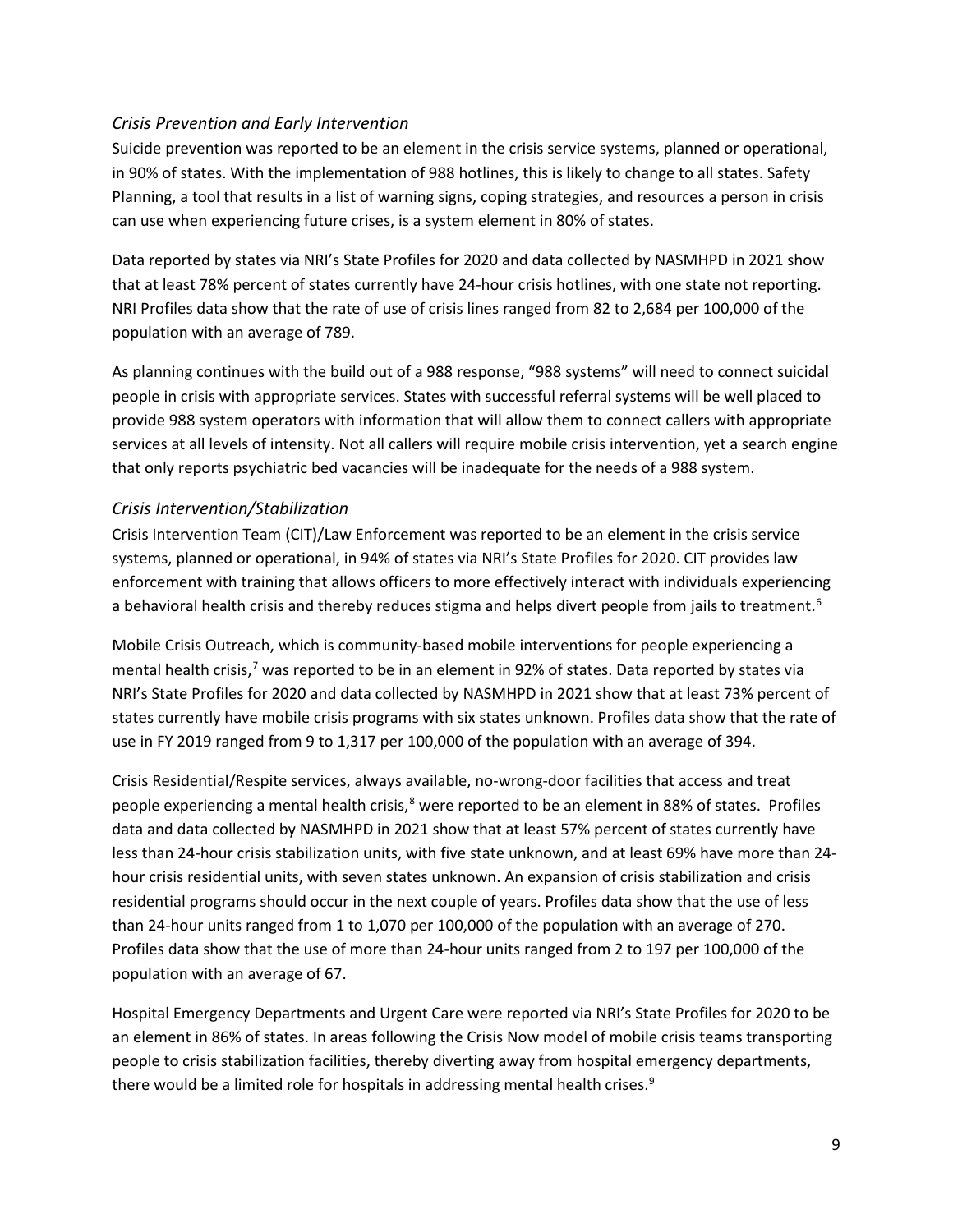The Living Room Model (Assessment/Triage), 24-hour community crisis centers that offer people in crisis a calm and welcoming space where they receive treatment, support, rest, relaxation, and referrals to other services, <sup>10</sup> was an element in 47% of states.

Of the states responding to the NRI survey, 27%, reported including Open Dialogue as an element in their service array. Open Dialogue is a practice developed in Finland that takes a social perspective to helping people with mental illness by including family members, friends, and co-workers in the treatment and wellness discussions.<sup>11</sup>

## *Post Crisis Intervention/Support*

Connection to care coordination, follow-up clinical care, follow-up outreach, and follow-up support were reported to be elements in the crisis service systems planned or operational in 86% of states. Care coordination refers to the coordination of care across behavioral health and general healthcare.<sup>12</sup>

Peer Support/Peer Bridgers are reported to be elements in 84% of states. Peer Support is the process of giving and receiving support, knowledge, assistance, and skills between people with unique lived experience with mental health conditions.<sup>13</sup>

Peer Bridgers are peer support specialists who assist individuals hospitalized for a psychiatric illness return to their community.<sup>14</sup> Recovery community coaches/peer recovery coaches will elements in 69% of states.

Family-to-Family Engagement and Follow-up crisis engagement with families and the community are elements in 67% of states. Recovery-oriented community organizations are elements in 59% of states.

## **Using 911 Call Information for Service Prediction**

Implementing 988 suicide hotlines means that states will have the opportunity, if 988 systems collect and share data, to use data to manage their crisis service systems in ways that were previously unavailable. A lot depends on how the 988 hotlines are implemented and how data elements are conceived and implemented.

For at least a decade, researchers have been using 911 call data to attempt to predict hotspots using spatial analysis to better inform policymakers.<sup>15,16,17</sup> Researchers have also used 911 data to attempt to predict frequent users of emergency medical services. <sup>18</sup> Successful data analysis is based upon accurate data. 911 call centers are typically organized locally and often have used different technologies and methodologies, which hampers the collection and analysis of 911 call data.

Beginning in 2003, the United States Department of Transportation, National Highway Traffic Safety Administration (NHTSA) has worked to define and help states implement Next Generation 911 (NG911) services that allow for the interoperability of data and call center hardware and software.<sup>19</sup> As of 2019, 33 states have adopted a statewide NG911 plan that includes data uniformity and automated data handling.<sup>20</sup> The National Emergency Number Association (NENA) has standards related to answering and routing calls that include the number of answered calls, attempted calls, disconnected calls, diverted calls, abandoned calls, misrouted calls, call duration, and call hold time.<sup>21</sup>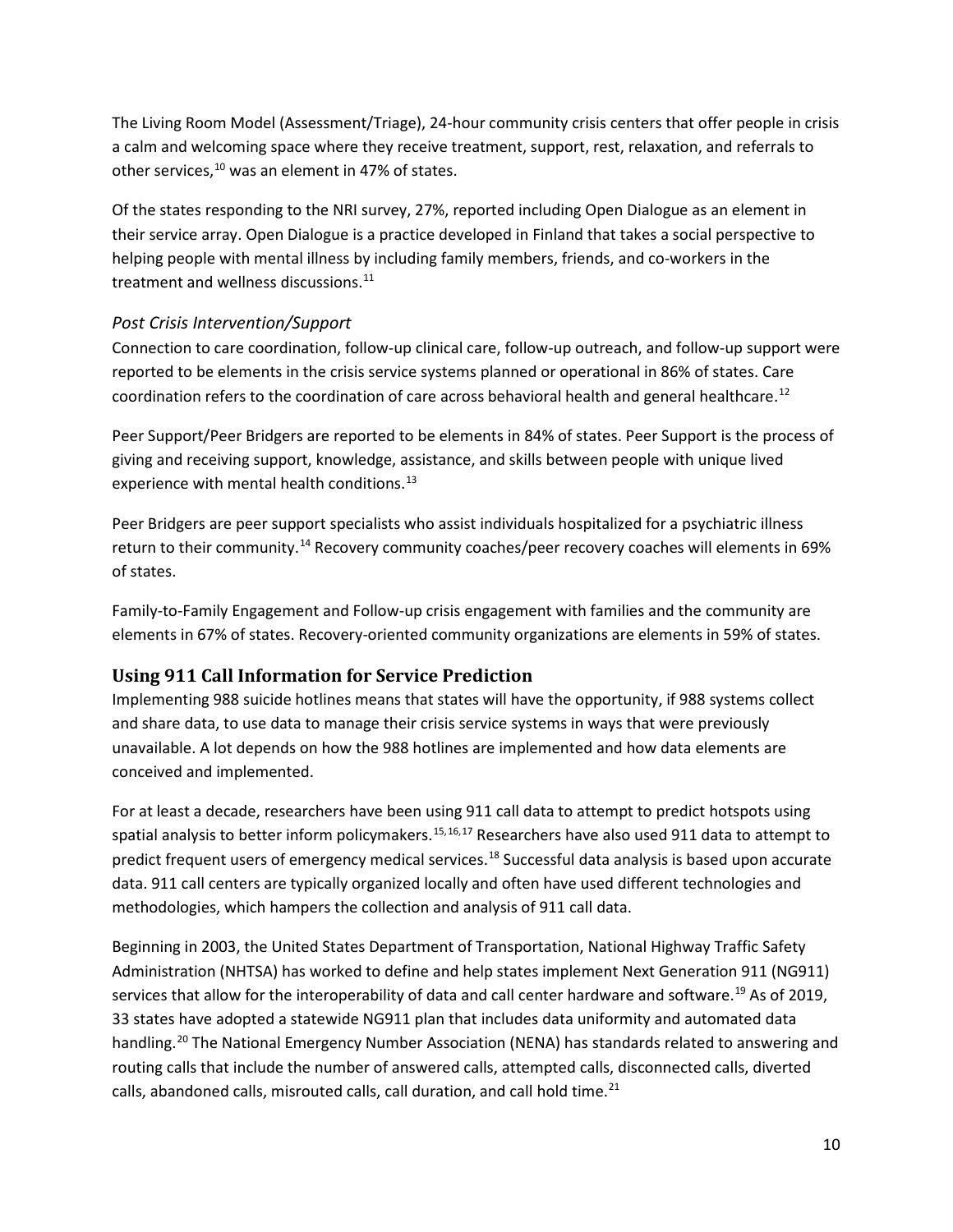Call centers for 911 are not necessarily service providers, rather they are trained to respond to a variety of emergencies and route the calls to the appropriate first responders,<sup>22</sup> whereas hotline call center staff should be clinicians who are an integral part of the clinical response to a call.<sup>23</sup>

The National Suicide Prevention Lifeline, collects information on hours of operation, speed of answer, contact handling time, on-hold time, cost per call, service level, etc.<sup>24</sup> These metrics are related to the availability and accessibility of hotline services rather than the location of the person in crisis, type of crisis, demographic information on the callers, percent seen by a mobile crisis team, percent forwarded to crisis respite or residential facilities.

A comparison of 911 call centers and suicide hotline data analytics to those of a commercial business such as Domino's Pizza may be instructive. Domino's considers itself to be a technology company that delivers pizza. Domino's tracks customer data across its franchises to determine buying patterns, including location. <sup>25</sup> Domino's has a financial incentive to optimize its resources in pursuit of increased sales. Ideally, a behavioral health crisis service system would reduce the need for its services by reducing the incidence of crises among the population it serves. They are similar in that location, type of service/pizza sold, use of materials, use of staffing, frequency of use, customer satisfaction, etc. are metrics that should be tracked and analyzed to optimize performance and efficiency. These data can answer questions such as where to place service locations, appropriate staffing levels based on historic usage data, and types of services to be provided.

## **Use of Data to Manage State and Regional Crisis Service Systems**

Interviews were conducted with six state mental health authorities (SMHAs) and four regional providers of mental health crisis services. The states were selected based upon information that was gathered about them through previous interviews conducted with them for previous papers on crisis services and service registries. The regional crisis service systems were selected based on suggestions made by the states interviewed and, in the case of Grand Lake in Oklahoma, based upon an interview about the coordination and cooperation established between the mental health system and law enforcement.

These examples are presented in alphabetical order, by state, and not hierarchically. States differ in how they organize the provision of public mental health services, they have unique geographies, political histories, funding structures, and goals beyond optimizing the provision of services to people in need. Nonetheless, the following case studies are illustrative how crisis services data and registries are coming together as a crisis continuum of services is realized in particular regions.

## **Colorado Office of Behavioral Health**

Colorado's crisis service continuum is split between Rocky Mountain Crisis Partners, which is the crisis hotline and text provider, and four Administrative Service Organizations (ASOs) that are responsible for seven regions. Colorado Office of Behavioral Health (OBH) directly manages the provision of crisis services at the state level, including the statewide crisis hotline, which has been contracted out to Rocky Mountain Crisis Partners. The OBH also manages the ASO contracts. The ASOs manage the provision of services and the contracts with the service providers in the seven regions. Colorado Crisis Services began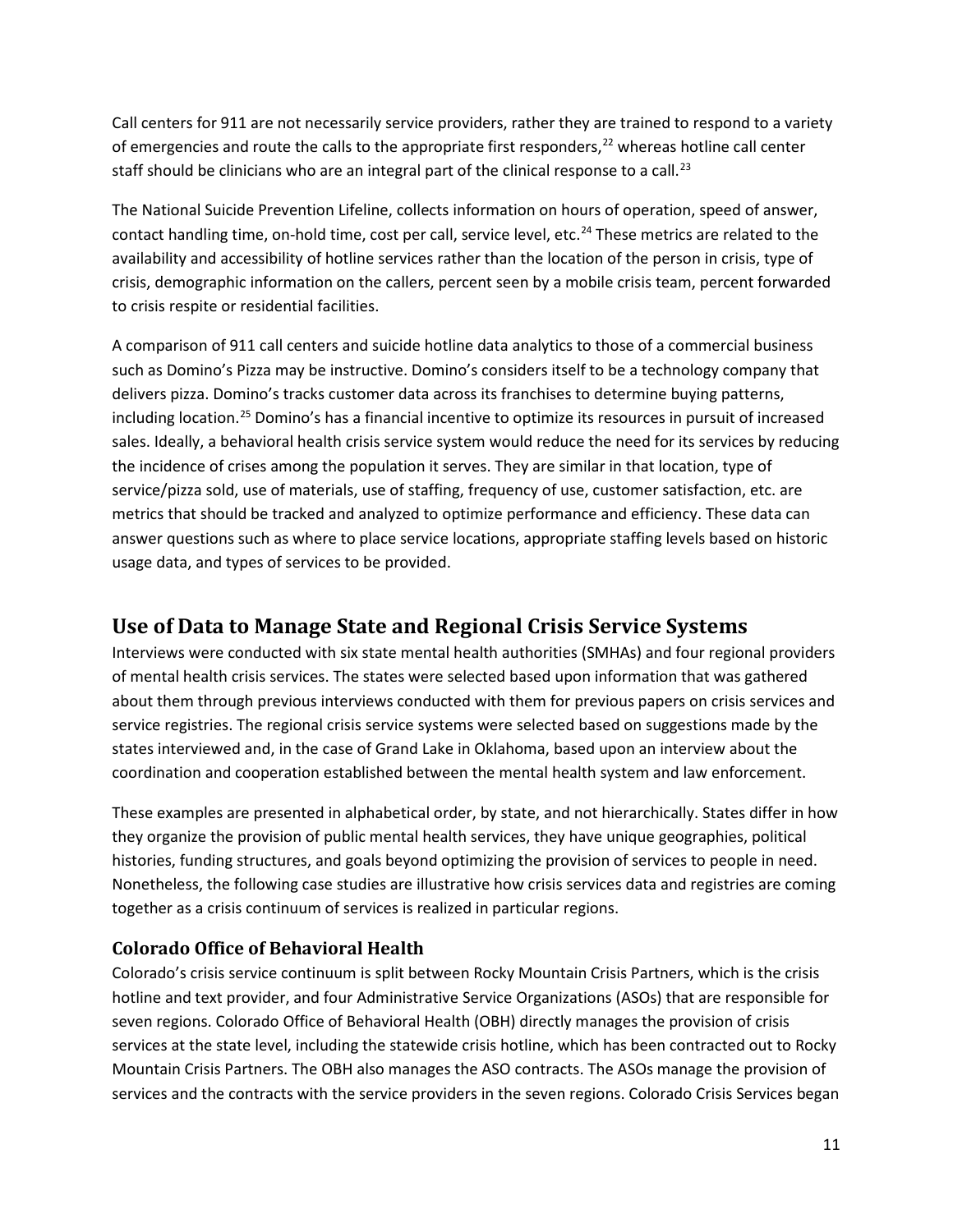operating in 2014. Previously, and currently, the state's Community Mental Health Centers (CMHCs) provide emergency services. The services provided by the CMHCs significantly overlap the services provided through Colorado Crisis Services. The CMHCs are not all the same, often because of regional differences in funding and staffing. Colorado has one large urban and suburban area stretching from Fort Collins in the north, through Denver and its suburbs, and south to Colorado Springs. Every part of the system is expected to work seamlessly with every other part. Services are intended to be boundaryless in the sense that the closest, available mobile crisis team is supposed to take a call, even if the service location is outside of their region.

The state uses a broad definition of a mental health crisis, one defined by the caller. However, there is a narrower crisis definition used by the providers (a non-life-threatening situation in which a person experiences an intensive behavioral, emotional, or psychiatric response triggered by a precipitating event. The person may be at risk of harm to self or others, disoriented or out of touch with reality, functionally compromised, or otherwise agitated and unable to be calmed. If this crisis is left untreated, it could result in a behavioral health emergency). Individuals who believe they are in crisis are encouraged to call for help. The provider then assesses the situation and responds appropriately, to serve individuals in the least restrictive setting possible.

The SMHA data and analytical focus are often on collecting and summarizing information to provide to the legislature and less on using this data for managing the performance of providers. This is partly a result of the indirect contractual relationship with providers.

The SMHA has been collecting crisis system data at an aggregate level to look at trends and changes. They track call center service utilization by client demographics, call abandonment rates, call response times, time on call, etc. Since the ASOs have a contractual relationship with the providers, the performance of the providers is managed by the ASOs and not at the state-level. The state does set some of the terms of the ASOs contracts with providers and uses data to amend contracts to improve service provision. The SMHA does not have an existing crisis service registry though they are developing one that will collect client-level data. With client-level data, they will have a greater ability to measure performance.

The crisis line is currently and has previously been monitored through performance metrics such as incoming volume, abandonment rate, and activity duration. Currently, there is an expectation that at least 80% of calls are answered within the first minute and the abandonment rate remains 10% or lower. When, due to COVID-19 pandemic-related issues such as staff turnover and switching to working from home, the performance began to lag, the SMHA increased the resources available to the crisis line contractor.

The SMHA tracks the utilization of mobile crisis services by client demographics, frequency of use by individuals, and location of where the services were provided, and analyzes for trends. One of their goals is for mobile services to reach clients where they are and not serve people in places where there are already available mental health services, such as at schools.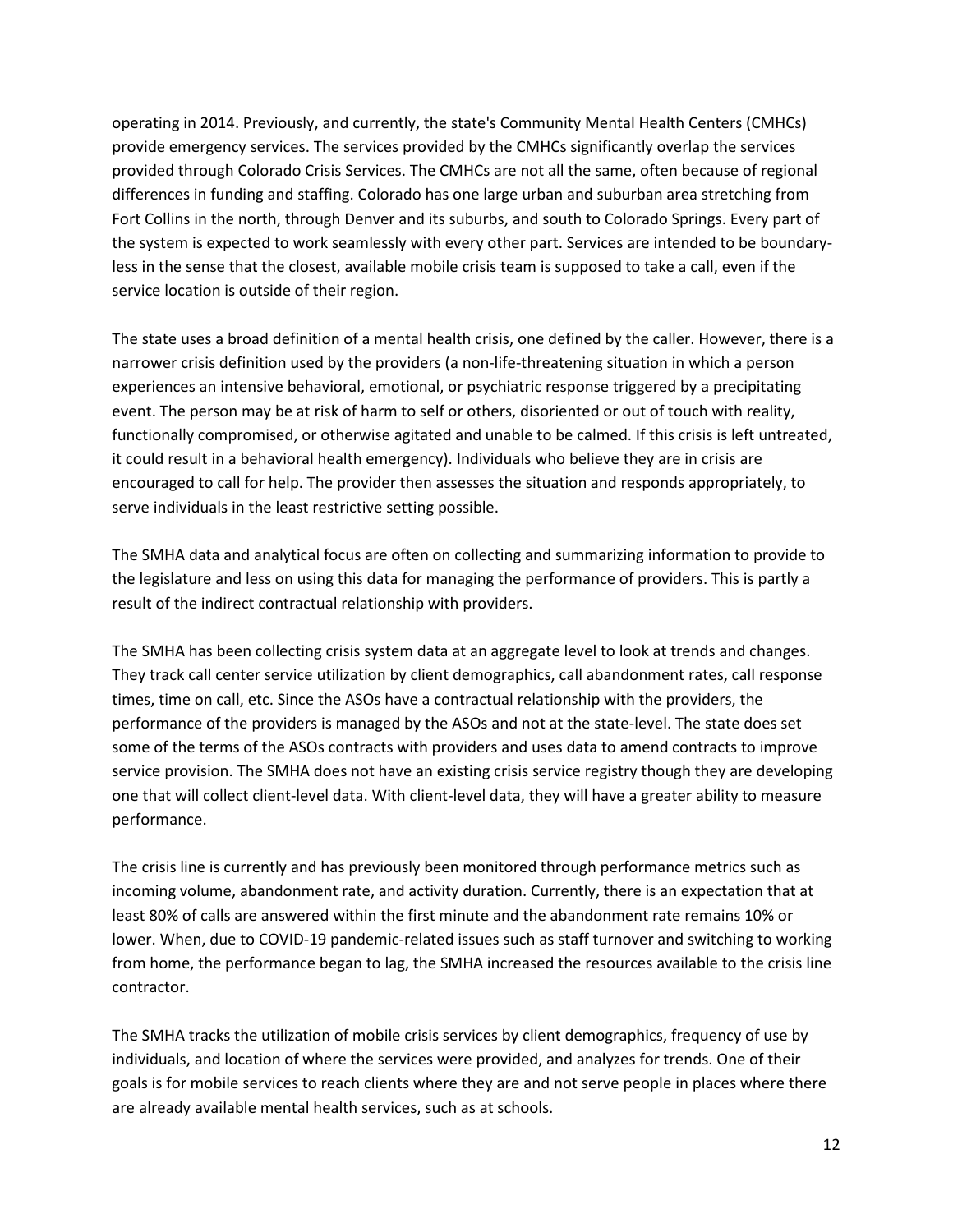Colorado tracks the performance of less than 24-hour crisis walk-in centers and the more than 24-hour crisis residential facilities, including looking at length of stay and tying length of stay to diagnoses. They have also looked at the availability to accept law enforcement drop-offs and whether the centers are pre-screening individuals to rule them wrongly out of services. It is expected that walk-in centers be able to receive and process anyone.

The SMHA has used data to update its follow-up requirements to keep people served at an outpatient level with more wraparound services. The requirement changed from follow-up with individuals at oneand five-days post-discharge to one, three, and ten days post-discharge. They are tracking the success of this update, but it was too early at the time of the interview to determine its success.

For states just starting to build crisis data systems, Colorado suggests that robust relationships are between all community partners, including setting performance and outcome standards. Without defining performance expectations and defining success, a program cannot determine success just through aggregate data reporting. It is also important to clearly define the data you are expecting your providers to collect otherwise they may default to lumping much of their data into the "Other" category.

## **Colorado – Signal Behavioral Health**

Signal Behavioral Health Network (Signal) is contracted by the state of Colorado to provide crisis services in three regions covering the Boulder-Denver metro area along with outlying areas that are either in the mountains or on the plains. Their region's mental health crisis care continuum includes a statewide call center, managed by an entity independent of Signal Behavioral Health, mobile crisis teams, crisis stabilization units, and in-home and facility-based crisis respite services. In the past year, crisis services for children and youth have begun to get more attention with consideration for how to better serve the unique needs of this population.

The call center is responsible for dispatching mobile crisis teams and they provide telephonic crisis and peer support to callers across the state of Colorado. The agency contracted to administer the call center also operates the national suicide prevention hotline in Colorado. Signal manages but does not operate the providers of crisis services, including the mobile crisis teams, the walk-in center, crisis stabilization units, and the respite service providers. Of the calls received for their regions by the statewide call center, only about one percent result in the dispatch of a mobile crisis team or a referral to a walk-in center. There are between 500 and 600 calls per month statewide to the call center.

As the contracted administrator of the crisis services in Denver region, Signal Behavioral Health operates as a representative of the state, and is responsible for crisis services statewide. Signal collects data from the providers that document their activities, such as the number of people served, types of episodes, etc. That data is forwarded to the SMHA.

Signal uses data to look at service trends by provider, such as changes in use patterns. For example, when children started to go back to school following the outbreak of the COVID-19 pandemic, the call center experienced an influx of calls from and related to adolescents. Signal is required by contract to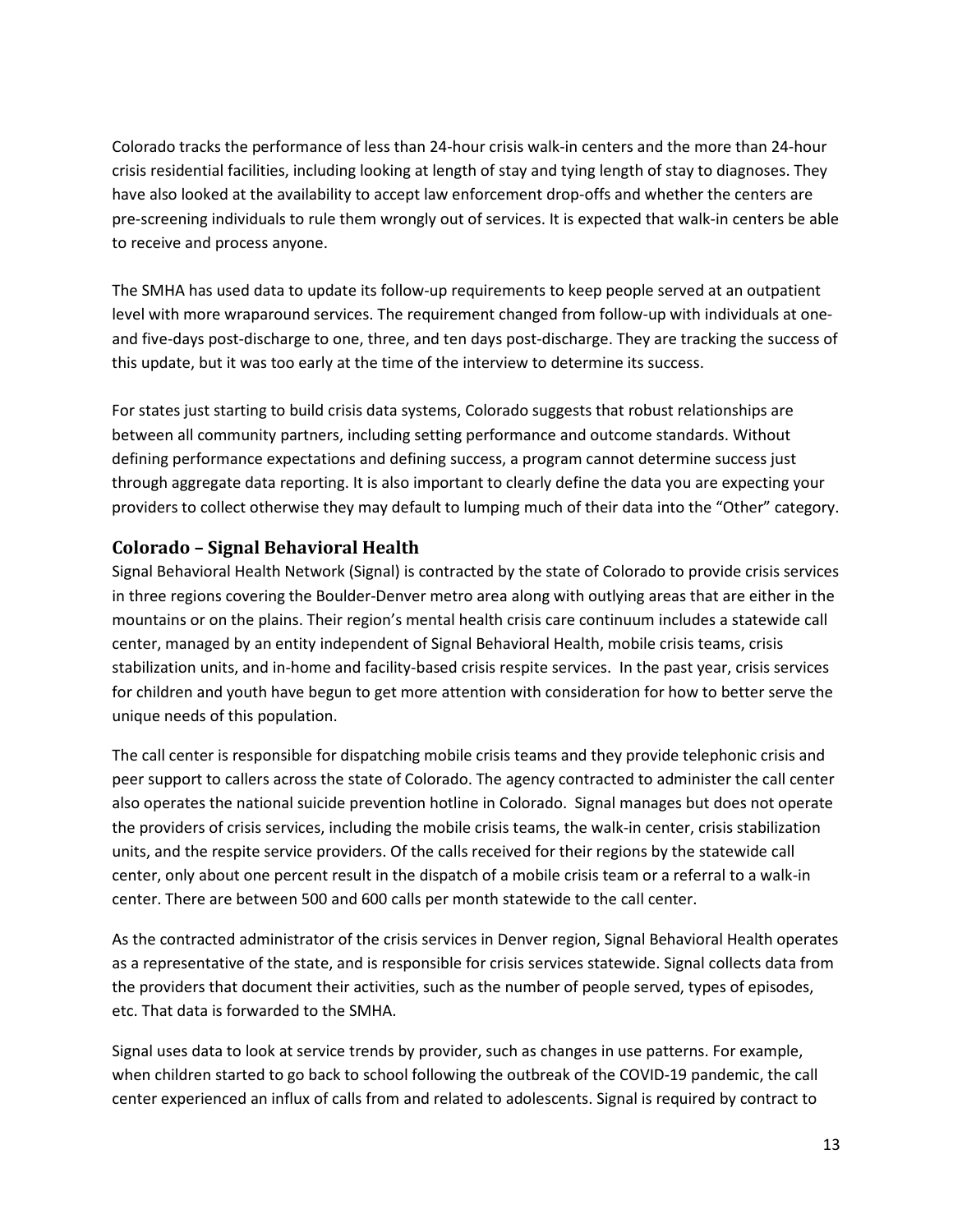develop performance plans for the providers in their region and seeks to understand what providers are doing and experiencing to help the provider better manage their activities, such as suggesting staffing or programmatic changes. Signal receives episodic and aggregate data from their providers but not claims data. When collecting data from their various providers, Signal is at the mercy of the providers' data systems, which vary in what and how data are collected.

Signal is not in a position to manage the overall mental health service system in their regions since those operate largely independently from the contracts that Signal oversees. It is often the case that the providers Signal oversees are also providers of non-crisis mental health services but it often happens that a person in crisis receives services from providers who are not their normal service providers and therefore may have access to little information about the individual whose crisis they are trying to resolve.

To reduce the use of 911, emergency rooms, and law enforcement when addressing individuals in crisis, Signal contracts with a private ambulance company to transport the small number of individuals seen by mobile crisis teams who need higher intensity services. Without the ambulance, the mobile crisis team would have to involve either law enforcement or emergency rooms, dispatched by 911 to transport the individual to facility-based care such as a crisis stabilization unit, respite facility, psychiatric inpatient care, or withdrawal management.

The crisis stabilization facilities in the regions that Signal manages do not operate as walk-in centers, as these are currently distinctly separate services in Colorado. Some of the facilities require medical screens and often not the same medical screen by all facilities before they admit individuals. The requirement for medical screening, which can include glucose, COVID-19, and pregnancy testing, has been adopted by facilities out of an abundance of caution. The caution is in part a result of the architecture of the facilities, which do not have sally ports for Law Enforcement to drop off individuals. The facilities try to avoid what otherwise would be a mix of all ages, from children to adults, and levels of intensity of behavioral needs.

## **Delaware Division of Substance Abuse and Mental Health**

Delaware's adult crisis service system within the Division of Substance Abuse and Mental Health, includes crisis call centers, mobile crisis teams, 23-hour receiving centers, and two crisis respite centers (for supports over 24 hours in duration), was established more than forty years ago. The system is operated and staffed by state employees and is connected to their electronic bidirectional referral system, Delaware Treatment & Referral Network (DTRN), powered by OpenBeds. There is a separate, parallel crisis service system that services youth because, in Delaware, youth in need of mental health services are served by a separate state agency.

Adult crisis services are divided regionally into two crisis service teams. The call center staff are integrated with the mobile crisis teams, meaning that the crisis team members who respond to calls at the call center are also the ones who would travel to any person in crisis, if that is deemed necessary.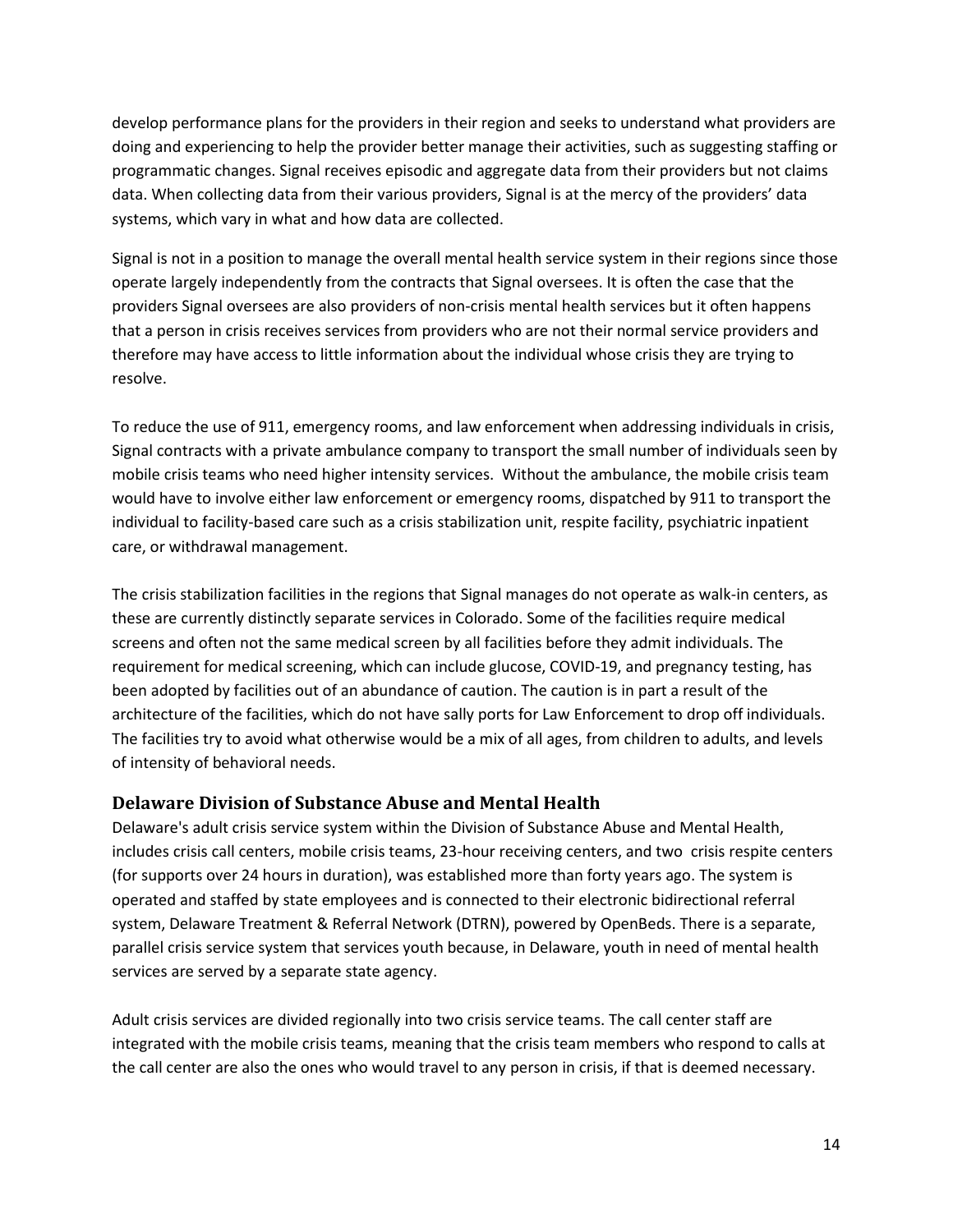That means that a person in crisis who receives mobile crisis services will be visited by the person who took their call. Crisis services are staffed by trained mental health professionals and peers.

Delaware uses a broad, person-centered definition of a mental health crisis. An individual is in crisis if that individual feels that they are in crisis. Whether or not a caller is visited in person is dependent on the presented level of dangerousness. If the crisis is not dangerous, a mobile response would depend on whether the situation warrants such a response and the availability of the team members to travel. The crisis teams use OpenBeds to arrange appointments for people in crisis. The crisis teams can also connect callers with the mental health professionals who are most familiar with the person, assuming that they are available, and the caller is previously connected to care.

Delaware currently collects call center data through paper-based call logs. The information in the logs is aggregated into a spreadsheet then reported to the Division's headquarters that use that information to track whether the call centers are meeting their goals. The state is in the process of digitizing this data collection. Using a centralized database, the state can look up whether those individuals are already in care and whether or not they are attending their appointments.

Delaware uses a data dashboard to track the operations of its crisis service system. Included in their dashboard is the ratio of calls into the crisis service system versus calls out, such as calls to providers, the hospital diversion rate, and the types of services provided, including case management, counseling, medication checks/medication monitoring, psychiatric evaluations, screening, transportation, and wellbeing checks. Targets have been set for the measures and the SMHA tracks how well their system achieves those goals. Currently, Delaware has been meeting their goals. Of all the items tracked, Delaware considers response time the most important measure.

At the call center/mobile crisis team level, the state tracks incoming and outgoing calls, including the number of such calls, the response times, and the interval between the initial call and the arrival of a mobile team. Outgoing calls are calls made by the crisis team staff including to the police or the service provider who typically cares for the individual in crisis. The SMHA tracks the number of responses, the resolution of the crisis, the number of types of responses, calls by senior citizens age 62 years and older, detentions/no detention, and voluntary admission/no admission.

Crisis team members must have mental health screener certification, which requires a 40-hour training course to complete a 24-hour detention, meaning that the team members will have detained someone for no more than 24 hours. The state does not have specific hiring goals that address cultural competency and diversity, but they do convene culturally diverse hiring panels. Spanish is the predominant second language in Delaware and, as of this writing, there are no crisis team members who are fluent in Spanish. Workforce recruitment challenges are not unique to but exist in Delaware, especially challenges hiring staff who are fluent in languages other than English. To bridge language gaps, crisis team members use the computerized Language Line service.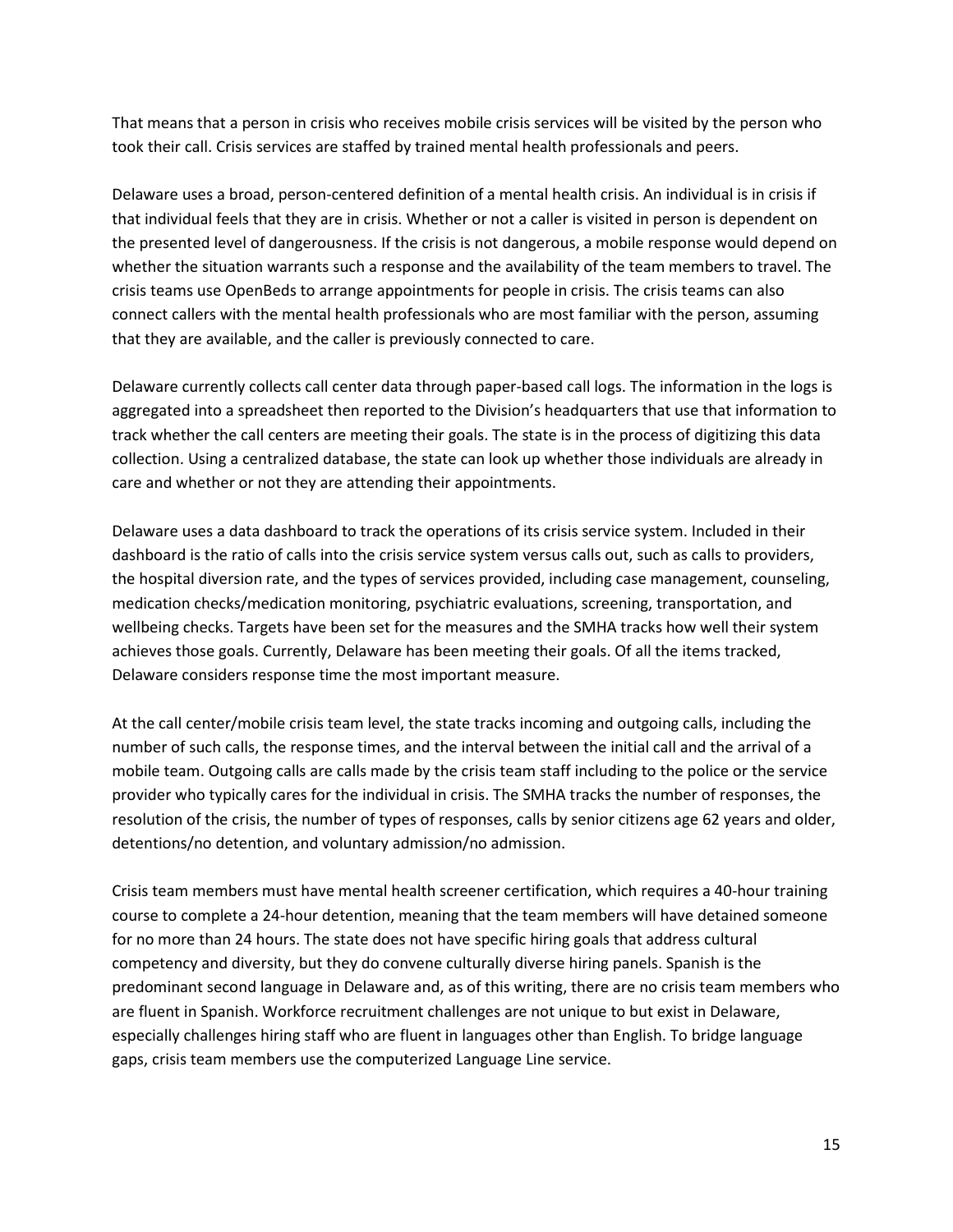The Delaware Division of Substance Abuse and Mental Health also have a partnership with the Delaware State Police. As a result of this partnership, several police stations furthest from a call center are staffed with a mental health professional, who goes out on calls during the evening shifts. The pilot locations will soon launch a pre-arrest diversion program, collaboration between the SMHA, the State Police, and the Delaware Department of Justice. This pilot program was more a result of an interest in collaboration between the State Police and SMHA and the amenability of the particular police station than a result of using data to determine unmet need.

Currently, two 23-hour crisis stabilization centers are contracted but not operated by the state. Delaware is currently renewing the contract. The new contract will add a third such center to one of the three total counties, which currently does not have such a center. The success of these centers is, in part, determined by looking at the number of people admitted to a crisis stabilization center who do not end up requiring hospitalization.

There are two, greater than 24-hour crisis respite centers each with three to four beds. These beds are largely used by people who were previously at one of the two 23-hour centers. As with the 23-hour centers, Delaware look at the number of people admitted who do not end up requiring hospitalization to determine their success.

In addition to the previously mentioned crisis services and the separate and parallel youth crisis service system, there is also Lifeline, the suicide prevention hotline.

Crisis services in Delaware are not currently billed but are provided regardless of insurance or ability to pay. They can track how much the services are costing the state and what the cost per client is.



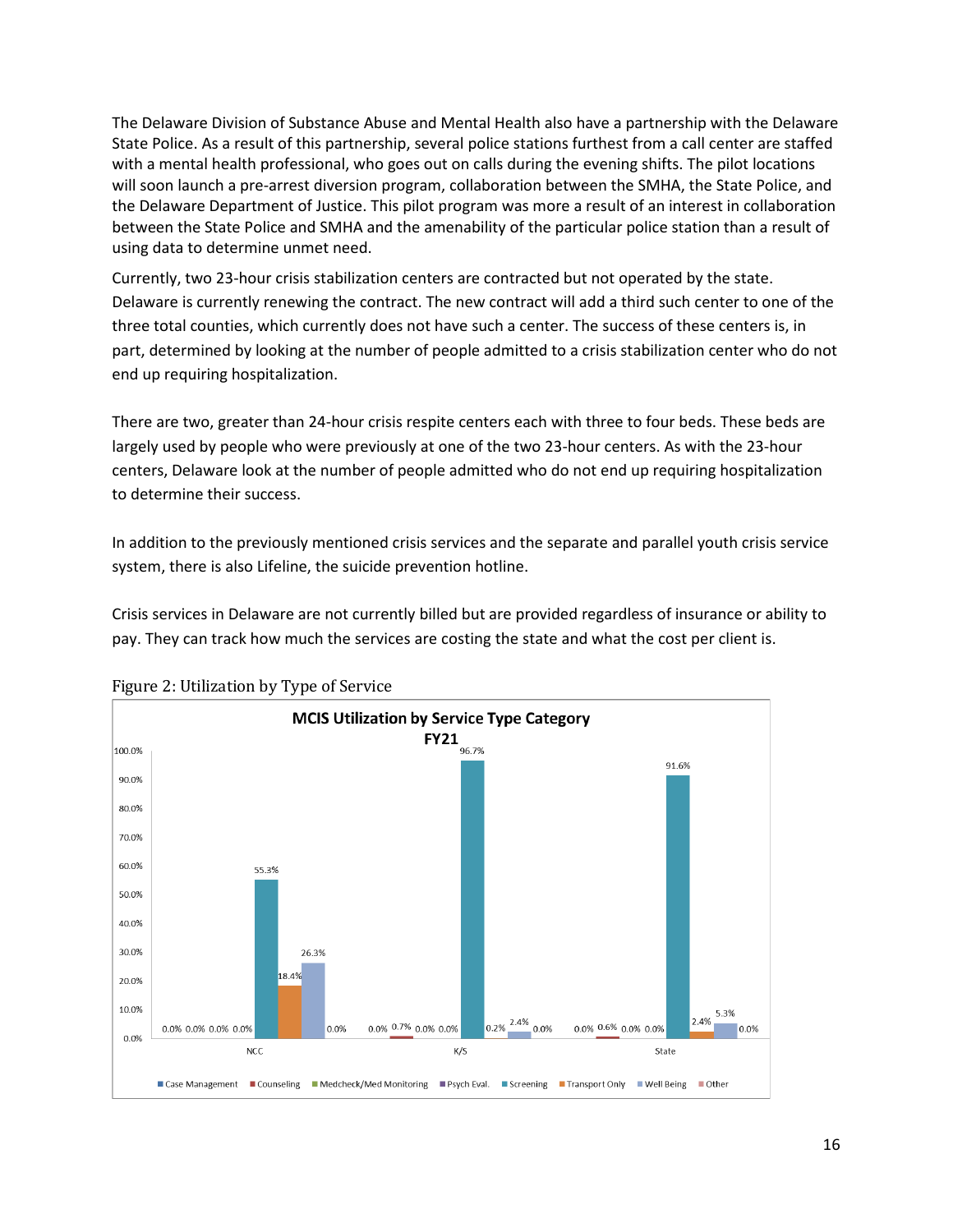For states just starting to build a crisis data system, Delaware, whose system has been in place for more than forty years suggests that states should track response time, the total volume of calls, and the ratio of mobile crisis responses to the total number of calls.

Georgia Department of Behavioral Health and Developmental Disabilities helped develop the Crisis Now model of mental health crisis services and has continually worked on this endeavor for many years. Accordingly, they use a broad definition of a mental health crisis, meaning they allow the individual to define their crisis. The state runs a central crisis call center that coordinates access to care for all individuals, not just those in crisis. The call center is connected to a service registry which allows for individuals to be connected to treatment at a variety of levels, including mobile crisis services, but also for non-crisis services. In addition to mobile crisis teams, the call center can connect individuals with their Assertive Community Treatment (ACT) team, assuming they are receiving ACT services, and even dispatch ACT team staff to the individual in crisis. The crisis call line is available 24 hours a day, seven days a week. Additionally, there is a peer-run warm line that is available from 8:00 a.m. to 8:00 p.m. The goals of the system are to connect people to treatment in such a way that the incidence of crises is minimized and the individuals are served in the most helpful way possible.

To achieve their goals, Georgia's SMHA has a robust service registry that not only connects people to treatment at all levels, from community services to inpatient services, but the registry also helps Georgia collect data at a state level to manage its crisis service system.

The SMHA receives daily, weekly, and monthly reports that help them actively manage their system. For example, they receive daily reports of the volume of calls, weekly reports on items such as the call abandonment rate, the average speed to answer, which is broken out by types of callers. Since their call center is used for non-crisis purposes and not just to respond to crises, they have known callers, such as clinicians, who use the system to place individuals in care at a variety of levels of intensity. Monthly, they get reports on the average speed to answer a call, the abandonment rate, and the hold-time. The hold time or time a caller is placed on hold is an important metric for them because their goal is to be as responsive as possible.

These data reports are used by Georgia to manage their system. For example, when they found that they had a high hold time, they used their data to figure out what factors were causing callers to be put in on hold and then made changes to their system to improve their efficiency and the caller experience. They implemented a voice recorder that would break into the hold music and provide information to callers. To address hold times on calls, they changed the way that the staff handed calls off to clinicians, so the staff remains with the caller as they are waiting to hand them off to a clinician. Additional staff was required to better handle the volume of calls more rapidly. The system is experiencing a staffing shortage. To inform their staffing decisions, Georgia has analyzed when their call centers are the busiest (Mondays) and least busy (Sundays except for Mother's Day).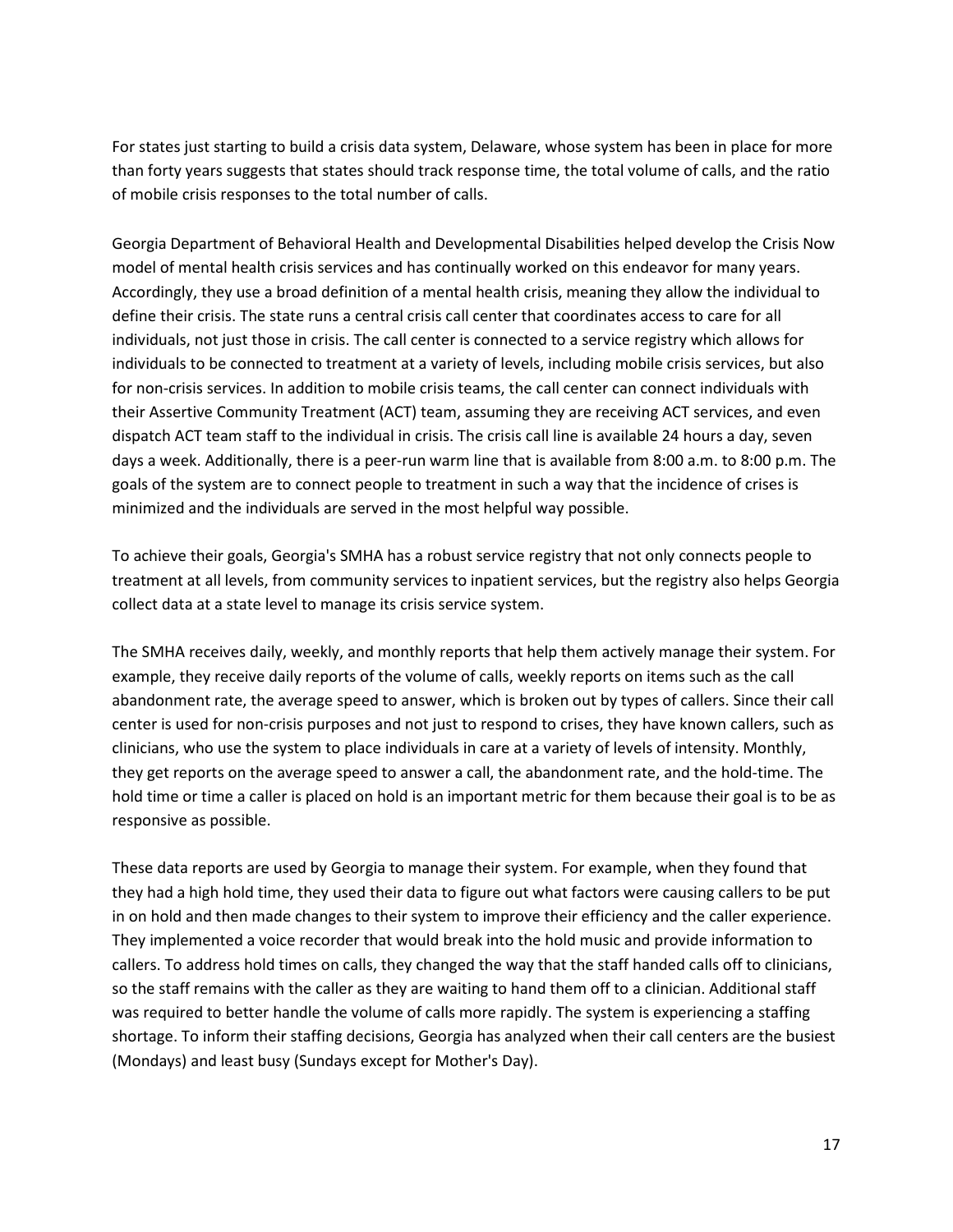To manage their mobile crisis teams, Georgia looks at the response times, specifically whether teams respond to calls in a reasonable time, crisis response cancellation rates, linkages to treatment, referrals types, service denial types, and repeat crisis interactions with the same individuals. Their goal is a diversion to less intensive levels of treatment for 85% of mobile crisis responses. They also look at the staffing of the mobile crisis teams, including whether not unfilled positions are open for longer than 12 weeks. The data they collect has helped provide them with an understanding of service trends, such as areas with high incidence rates, trends for service requests by time of day and day of the week. They use the data and their analyses to work with their providers to better inform staffing decisions.

In most cases, Georgia's less than 24 hour and greater than 24 crisis facilities are the same facilities. To manage this level of care, they collect a lot of data and use a variety of regular and ad hoc reports. Their goal is for their facilities to improve how they serve their communities. They look at care denial rates, occupancy rates, diversion to lower levels of care, and length of stay, among other measures. Before they propose opening a new facility, they seek to make sure that their existing facilities are used most effectively.

Overall, Georgia uses their data to create forecasting models to identify what parts of its system should change to better meet the needs of its constituents. Their robust service registry allows them to understand service usage at all levels of care provision, including their capacity and the utilization of that capacity.

For states starting out in creating a more robust crisis service system, Georgia recommends that they focus on knowing what problems they are trying to fix. For Georgia, the most fundamental issue for them was to optimize the use of their existing services. The overall integration of their services in a service registry that can connect people to treatment and tracks the use of treatment service capacity allows them to continually work to improve their system and not just address possibly momentary crises. To create the analyses used to inform the management of the system, they have found it very beneficial to have data analysts. Their data can inform decision making. Making changes necessitates analyzing the consequences as part of a continuous process of improvement.

As robust and extensive as Georgia's data collection system is, there are still areas where they would like more information. Their system was not built overnight and is the result of additions and subtractions based upon their experience. They would like to have more information on how involuntary commitments, are made and the appropriateness of these commitments. They would also like to track recidivism more closely to determine what is driving recidivism rates and how they could change their system to improve these rates.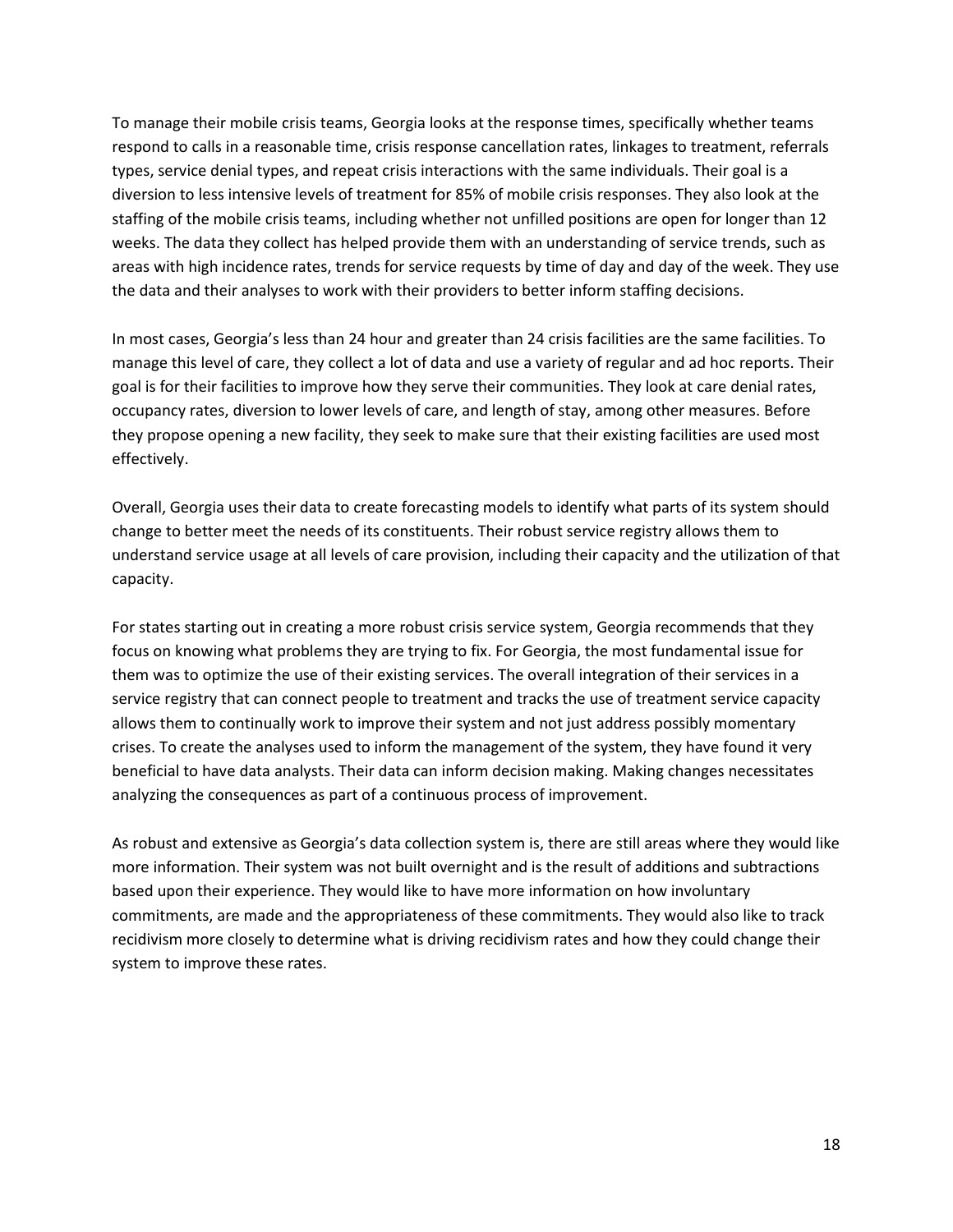Figure 3: Georgia Mobile Crisis Response Services Dashboard



## Figure 4: Georgia: "What If" Gap Analysis for Crisis Services

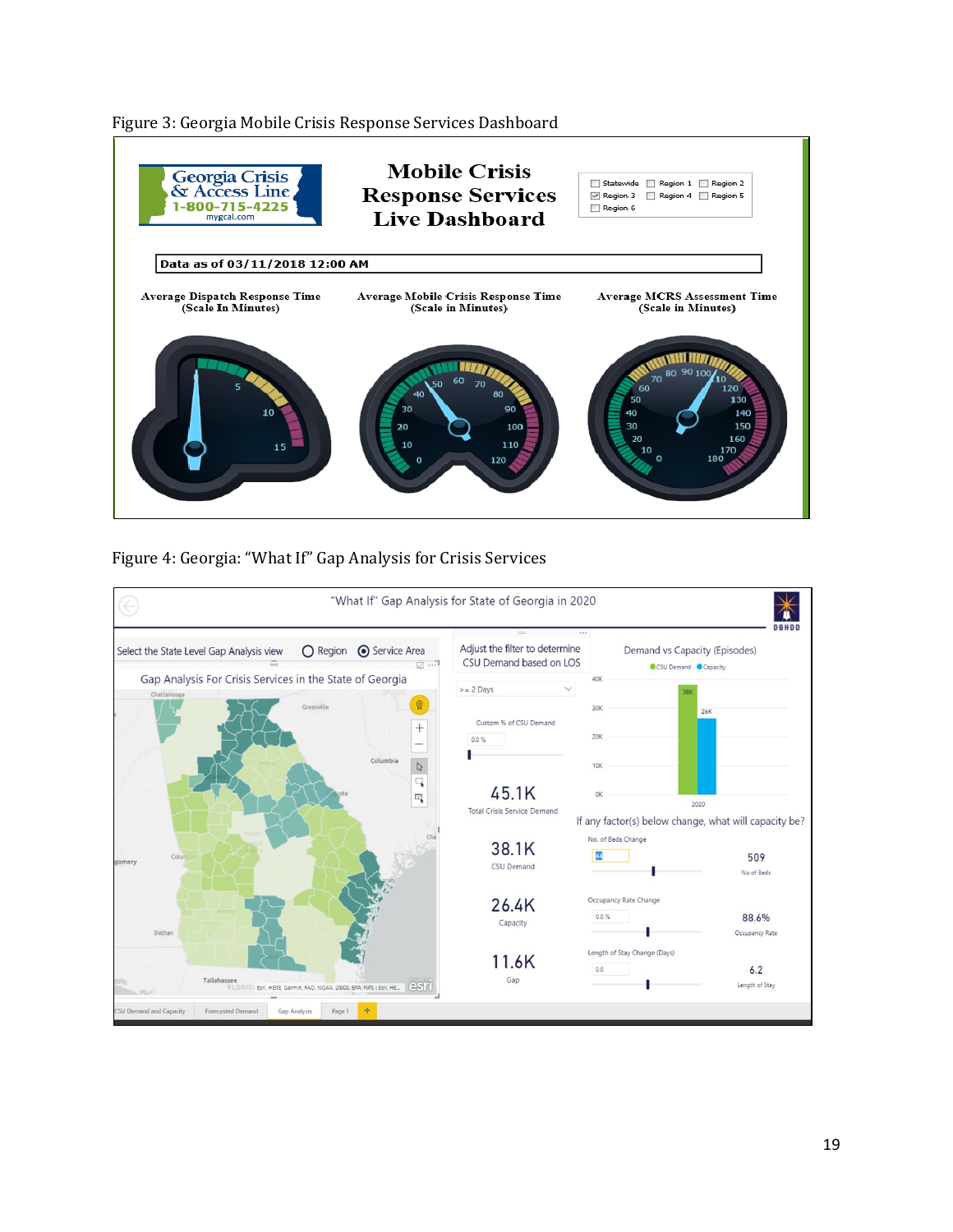## **Georgia –Southwest and East-Central Regions**

NRI spoke with representatives of the Southwest and East-Central regions. Southwest serves a largely rural population while East-Central serves a mix of rural and urban populations. The regions are overseen by state personnel who work in coordination with the agency's central administration as equal partners.

Georgia's approach to management, including at the regional level, is that they focus on the goal of providing services at all levels of intensity to their constituents most efficiently and appropriately possible. They work with providers to understand their needs and concerns and help providers from the various parts of the crisis service continuum collaborate to better accomplish their goals. Providers are encouraged to share what is working and what is not work so that all can benefit from the experience.

The regions use data to look at trends and to solve glitches. There are regular meetings, temporarily interrupted due to the COVID-19 pandemic. These meetings are still occurring but have shifted from inperson to virtual meetings.

Though the call center is a statewide entity, rather than regional, the call center interacts with local providers. If that interaction is not running as smoothly as desired, for example, if there are long wait times, that information is relayed to the central administration for them to address with the call center.

The regional managers have monthly meetings with the mobile crisis teams to review their activities, such as response time and number of calls. They help the crisis teams better manage their activities by identifying cyclical trends or any other issues that have arisen either within the teams or in the interaction of the teams with other providers, such as hospitals. If a particular hospital is determined to be overcalling the mobile crisis team, which causes stress to that part of the system, they will work with the hospital to retrain them on the appropriate and intended use of crisis teams.

In Georgia, the less than 24-hour and more than 24-hour crisis respite facilities are generally the same facility. The regional managers meet with these facilities with the mobile crisis teams to foster a better understanding of the system and thereby improve the relationship between these different service providers. For example, in the past, there has been a misunderstanding by the centers that they were shouldering more of the burden of providing crisis services than they were. Using data, a regional manager was able to show that 90% of mobile crisis calls result in the individual staying in the community rather than coming to a respite center.

The mobile crisis providers, who are not state employers rather contractors, meet quarterly with law enforcement in their region, providing the Law Enforcement with continuing education credits to inform them about how the crisis system operates. They begin the meetings with a presentation that shows what is being done, where people are being served, what needs to be done, and how law enforcement fits into the crisis service continuum. These meetings have been temporarily suspended due to the pandemic.

The regional managers work to make sure that their stakeholders understand the workings of their system so that the stakeholders can use it as intended. However, the system is designed to be flexible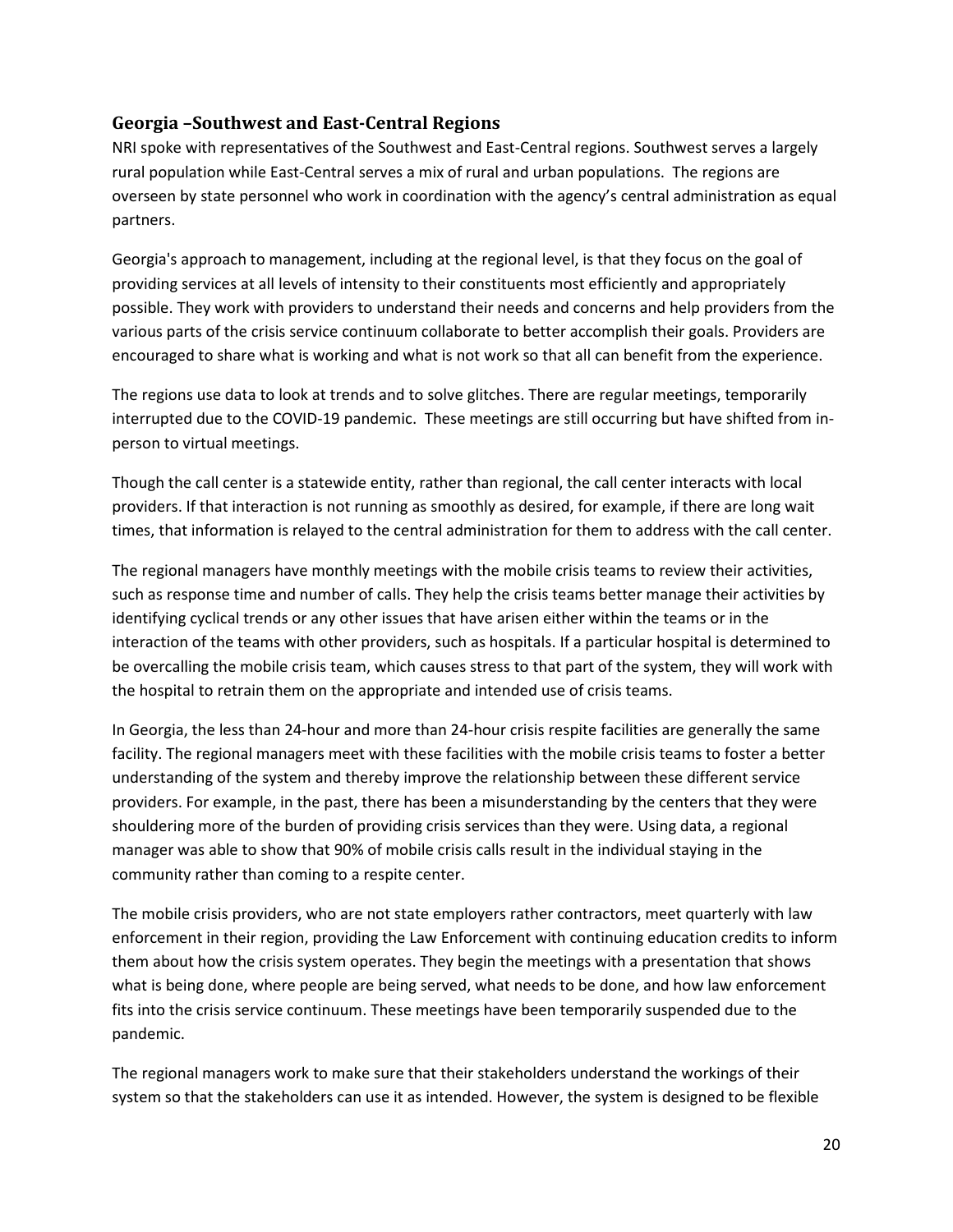and its design is informed by information and experience. They are always open to change if that change better achieves the overall goal of the system. For example, it became apparent that there were differing, non-standardized understandings of the definition of autism. When that issue was identified, the state better defined that data element. The providers are encouraged to feel that they are partners with the state agency and with other providers. The state uses any feedback provided to them to make changes to their system.

## **Oklahoma – Grand Lake Mental Health Center**

Grand Lake Mental Health Center (GLMHC) serves twelve counties in northeast and northcentral Oklahoma with a population of 480,000 and covering 10,000 square miles. The region is rural, but they have 22 clinics in the twelve counties.

Grand Lake is very good at collecting and using data. They believe everything they do should have an attached data point, and that their data should be used. As a result of their rethinking of the provision of all services, not just crisis services, they have reduced hospitalization by 80-98%, depending on how the reduction is estimated. The implementation of their reimagined service system was more than paid for by the cost savings that their new system realized. They have also saved time and money for local law enforcement by drastically reducing their travel and wait times as they bring people in crisis in for services. They have also reduced jailings by making it easier for law enforcement to transport people in crisis to treatment than to jail them.

Grand Lake has been able to achieve these successes by creating a service system that can provide treatment to individuals, whether they are in crisis, whenever they want it and wherever they are.

The basis of Grand Lake's system is their crisis service centers which can individuals in voluntary services as well as those under an emergency detention order. Their goal is for there to be a crisis service center no more than 45 minutes from any individual in their 10,000 square mile region. While they have not yet met this goal, they are on the way to meeting it. Since many people in crisis are transported by law enforcement, they try to locate their crisis centers close to sheriff's offices, which reduces transport time for law enforcement. Grand Lakes tries to transport people voluntarily because they have found that if you eliminate a person's resistance, you can immediately start their recovery. More than 95% of the people they transport volunteer to be transported. Grand Lake also works very closely with law enforcement to encourage their willing participation in the Grand Lake's treatment delivery processes.

Individuals in crisis begin their treatment as they are being transported to a crisis center. This is possible because Grand Lake sponsored the development of the MyCare App, when loaded onto an iPad it puts the iPad into a single app Mode, making it, in their opinion, the "perfect Mental Health machine." This app connects an individual with a clinician the moment they encounter a peace officer and can be used as they are being transported as there is a GLMHC iPad in every law enforcement vehicle in the 12 counties they serve. A GLMHC iPad is given to individuals when they are discharged from the Urgent Care facilities for their future use, reducing crisis transports and instances of relapse. Grand Lake pays for the data fees and quality for a reduced rate as first responders. The distribution of the iPads with the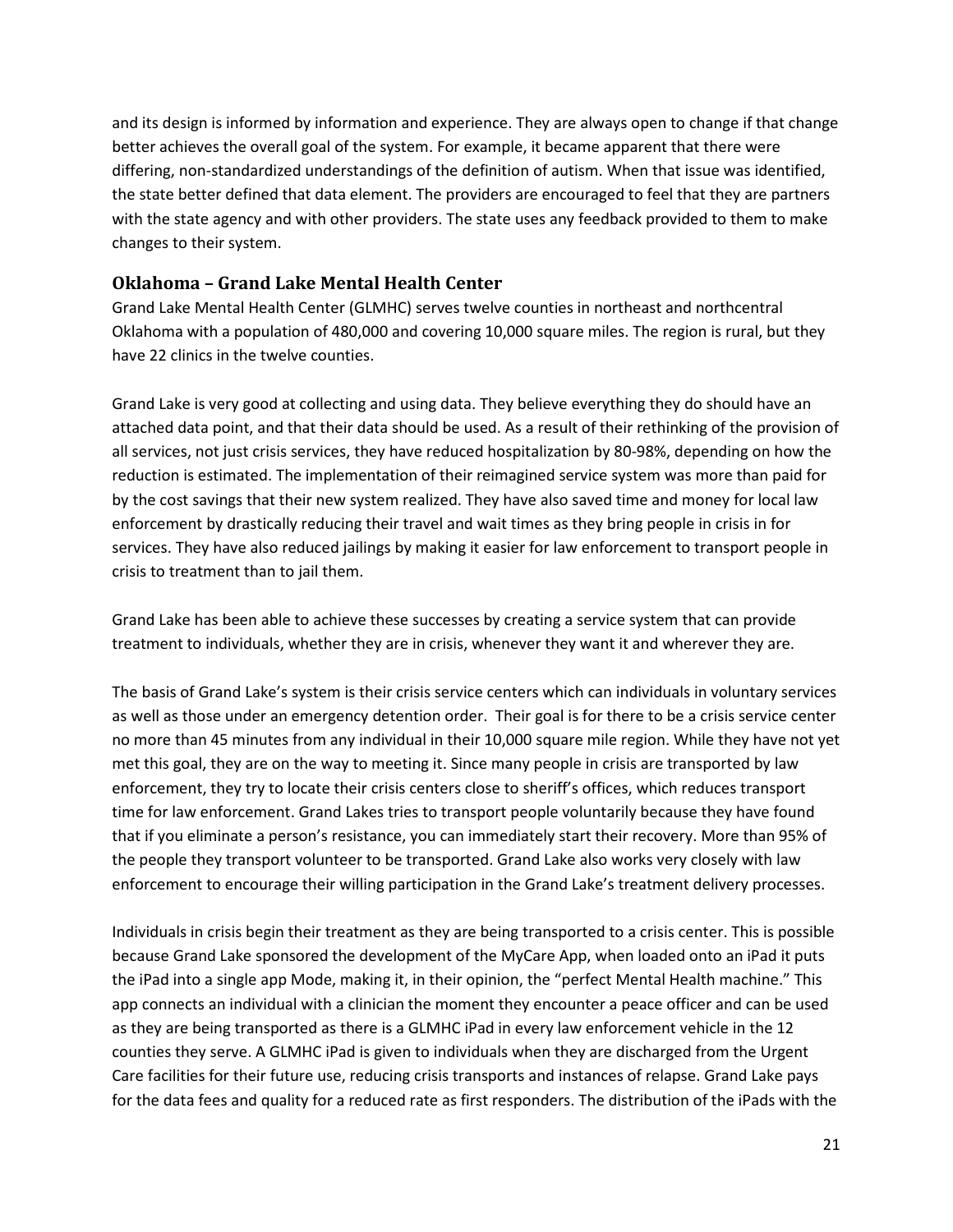MyCare App began with the individuals who have the most need because they reasoned that the greatest benefit, and therefore cost savings, could be realized by better serving the individuals most frequently in need. The savings realized from this group funded the more widespread distribution of iPads to people less in need. Currently, more than 5,000 iPads have been distributed. They have found that it was easier to get buy-in from stakeholders once they were able to demonstrate their initial successes.

Individuals with IPads can access services, or arrange for appointments, whenever they want to, even if they are out of the region on vacation. Their no-show rate for appointments has declined. They have reduced hospitalization. There is no on-hold with the app. The app connects individuals with staff at the crisis centers. Since the crisis center staff are already at work, there are no extra personnel needed to staff the telehealth available with the app. If an individual in crisis does not already have an iPad with the app and is in crisis, they can contact a 24-hour crisis line and a mobile team can go out and meet the individual. After the COVID-19 pandemic began, Grand Lake was well prepared to provide contactless mental health treatment. For example, to reduce potential COVID-19 exposures they even delivered iPads to people at their home.

Grand Lake has been successful at achieving its goals of reducing hospitalizations and improving the cooperation of law enforcement because they have approached achieving their goals with an open mind and with data. Data serves the purpose of quantifying their situation and documenting the success or failure of the systemic changes they try. For example, they began with more than 1,100 inpatient hospitalizations per year. To reduce hospitalizations, they created new levels of care, the crisis service centers. They measured the inpatient hospitalizations and the use of the crisis centers. They found that, within five years, hospitalizations were reduced by 80-98%. The reduction of hospitalizations did not result in increased use of the crisis centers. The use of the crisis centers also decreased. They were also able to document the mileage and hours saved by law enforcement. Since the state was paying for the law enforcement's mileage used to transfer individuals to treatment, Grand Lake was also able to calculate those cost savings. There are likely other cost savings in addition that were not calculated, such as the time saved from long waits in emergency departments by law enforcement.

Grand Lake has not only used data to reduce hospitalizations but also has focused on improving the overall health of the individuals they serve... When clients are at the crisis centers, full laboratory studies are available to examine appropriate levels for psychotropics as appropriate, but also do examine medical issues. For example, providers are able to take basic lab tests to look at cholesterol levels and assess for urinary tract infections. When the COVID-19 pandemic began, they started tracking the impact of the pandemic on their clients.

Leadership at Grand Lake are invested in ever improving outcomes. For example, there has been discussion regarding examining data around suicides. Another consideration is in ensuring that they provide a comprehensive Mental Health System that treats people in the least restrictive environment, which in turn will prove to be the least expensive. By bringing technology and agencies providing services together, it is also hoped that people in need of mental health services will receive them, rather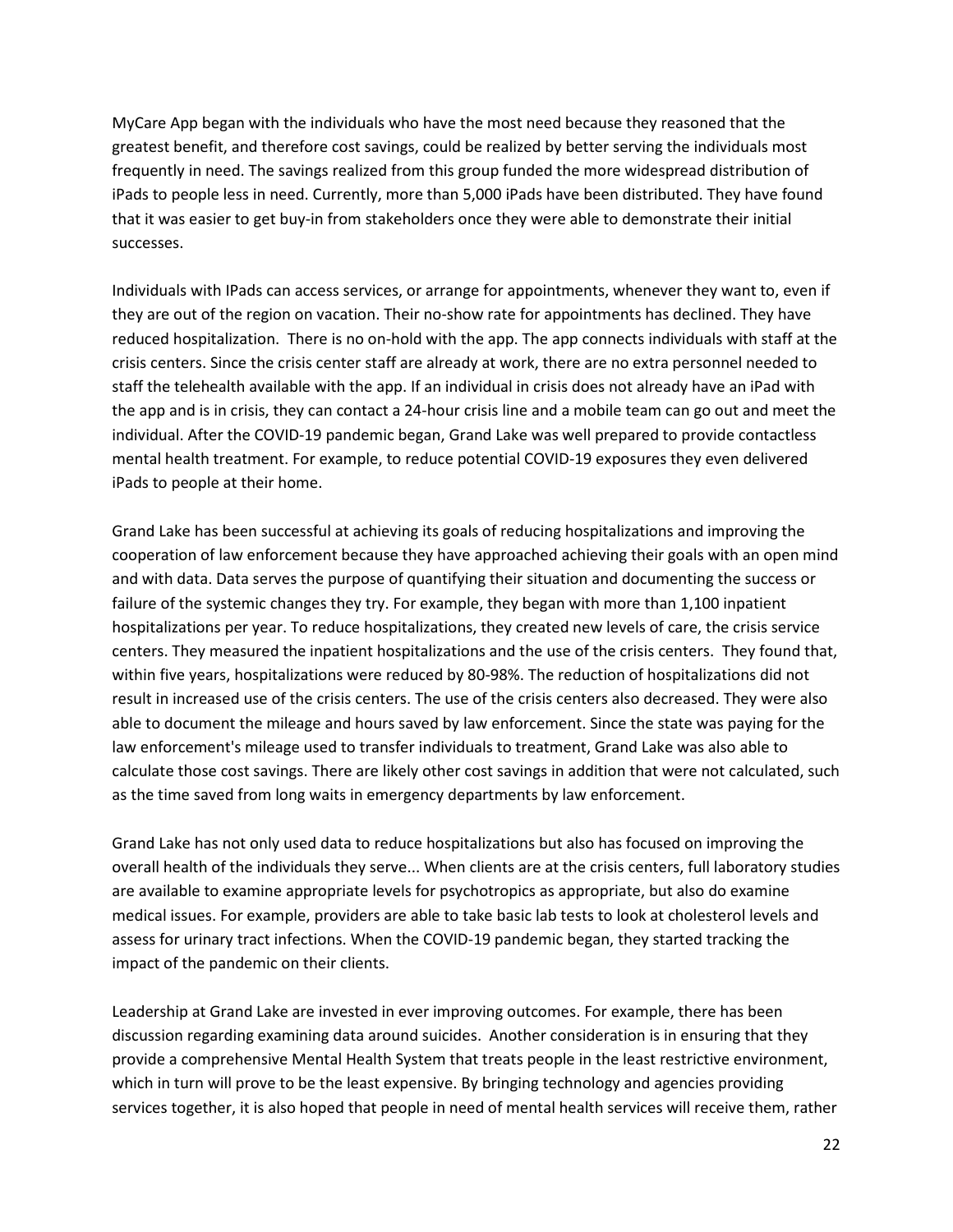than be routed to the criminal system. Mobile technology has been an innovation at Grand Lake that is helping services tip toward solutions.

## **Utah Division of Substance Abuse and Mental Health Treatment Services**

The Division of Substance Abuse and Mental Health Treatment Services has been transitioning its crisis service continuum towards the Crisis Now model and is expanding the availability of crisis services in the areas served by their 13 local mental health authorities that contract with the state. Crisis services are mandated to be available statewide 24 hours a day, seven days a week. There is one crisis hotline and a warmline that cover the entire state. Mobile crisis teams are covering all of Utah's regions and the crisis walk-in facilities adhere to the Crisis Now model that includes policies of no refusal. Individuals decide whether or not they are in crisis and the system responds to their specific needs. Their goal is for services to be available statewide with response times of half an hour for law enforcement and one hour for the mobile teams in the more densely populated areas of the state and within two hours in the rural areas.

Utah uses the data collected by their system to track how people move through the continuum of crisis and what happens to them and how responsive the crisis system is to the needs of their users. Among the data elements they use to track the use of their system is the duration of calls to the crisis line, as well as the time it takes for a call to be answered.

Staffing the call center with only clinical staff has proven financially challenging, and impractical given general workforce challenges in recruiting and retaining clinicians across the state. Thus, leaders from Utah are considering other models that might be equally effective. For example, they were able to determine that clinicians tended to spend longer with users on the phone and engaged with callers as they might in therapy. Review or processes and practices indicated that for crisis call responders, it may be more prudent to identify the current, and future, services needs of that user. Call center staff will continue to be required to be appropriately trained, but they will not need to also be clinicians. The mobile crisis teams consist of a peer and a clinician in the denser populated areas and at least a peer and a case manager in the rural areas.

In monitoring the success of the different parts of their crisis service continuum, Utah is primarily concerned with referral rates. For example, how many mobile crisis team visits did calls to the crisis call center generate, and how many users were either stabilized as a result of the services provided on the call or if they were connected to community services. Their goal is to treat people in the least restrictive manner possible and preferably at home.

The state uses data to track where mobile crisis teams were referred by the call centers but were not available to make the call, either because of staffing or resource issues. In some cases, the team that is referred is not always the closest to the person in crisis.

When monitoring the work of the crisis receiving centers, Utah looks at the time it took for law enforcement to drop off a person in crisis because they do not want law enforcement to perceive their interactions with the centers to be burdensome. Utah tracks the rate of diversions from jails. They track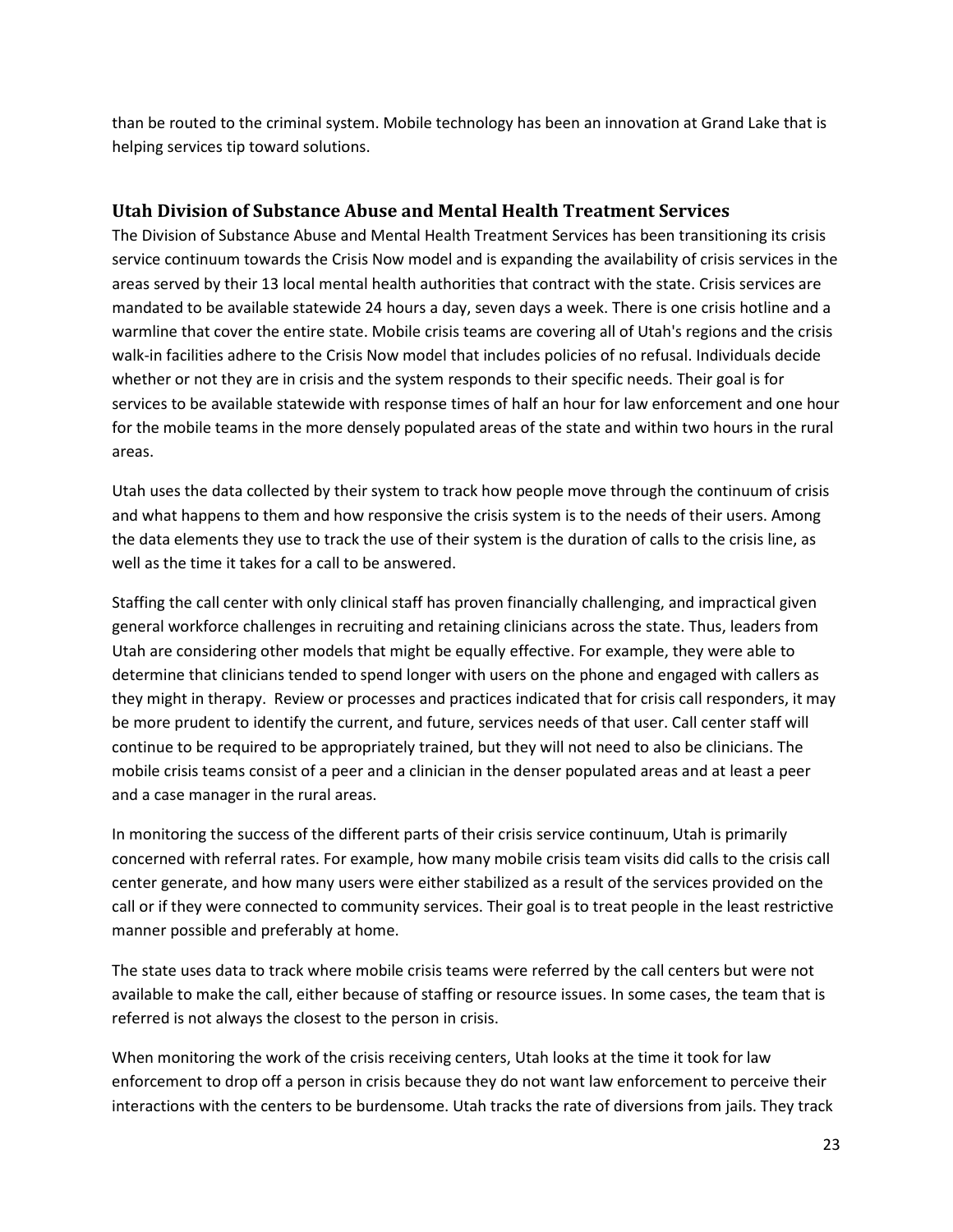how long someone is at the center and if they are there for longer than 23 hours, why they remained, and then when they leave, they track whether they left, be it a hospital, detox facilities, residential treatment, or back home. Utah also collects data on what the perceived alternatives to the crisis centers are. Their goal is to help their system meet the needs of the people they serve by identifying service or resource gaps.

Utah is also interested in knowing what other states are doing to address crises in their communities so that they might adopt or adapt the successes of others to better Utah's system.

Utah recommends that any state just starting to build a crisis data system collect data on the number of calls made to crisis call lines broken out by the number of callers who remained in the community, including at home, as compared to the number who needed a higher level of care. Utah's goal is that 70% of callers remain in place.

While Utah uses data to manage its crisis service system, the state leaders in crisis services realize that not all data are useful. For example, they collect some data points that have few responses or data that do not appear to be accurate, for example, response time by mobile crisis teams to the destination. They continue to examine the reliability and accuracy of the data to engage in further refinements in data collection to help inform practice...

## **Washington**

Washington's crisis service system is organized regionally. The regional Administrative Service Organizations (ASOs) are either based in a single county or are based in a cluster of counties that have joined together to provide services. The State Mental Health Authority contracts with the ASOs for crisis and non-Medicaid paid services. Medicaid services are purchased through Medicaid are provided by five large Managed Care Plans. The MCOs purchase crisis services through the ASOs for managed care enrollees.

Each region has a centralized call center; some regions also have warm lines. Multiple regions have crisis triage/stabilization facilities. These facilities are licensed to hold people for more than 24 hours but are also used for stays of less than 24 hours. Each facility has the capacity for police drop-offs. Typically police drop-offs are held for up to 12 hours for evaluation.

The regions also have mobile crisis teams. Until this year, there was no state-level definition of a mobile crisis team. In one region, a team might be defined as two individuals who can go out on calls, and the region would report having multiple teams for 24/7 response. In another region, a team would consist of the entire crisis responder staff and could be 20 or more individuals. The SMHA is developing a statewide definition for crisis teams for accurate capacity tracking.

Washington's system includes involuntary treatment for people in crisis. The regions have designated crisis responders who evaluate people for involuntary treatment. In rural areas, those people may also be a member of the mobile crisis team responding to a call. In those cases, the mobile crisis team members announce to the individual that they will be assessing them for involuntary treatment and everything that they said to them previously will not count as part of the determination but everything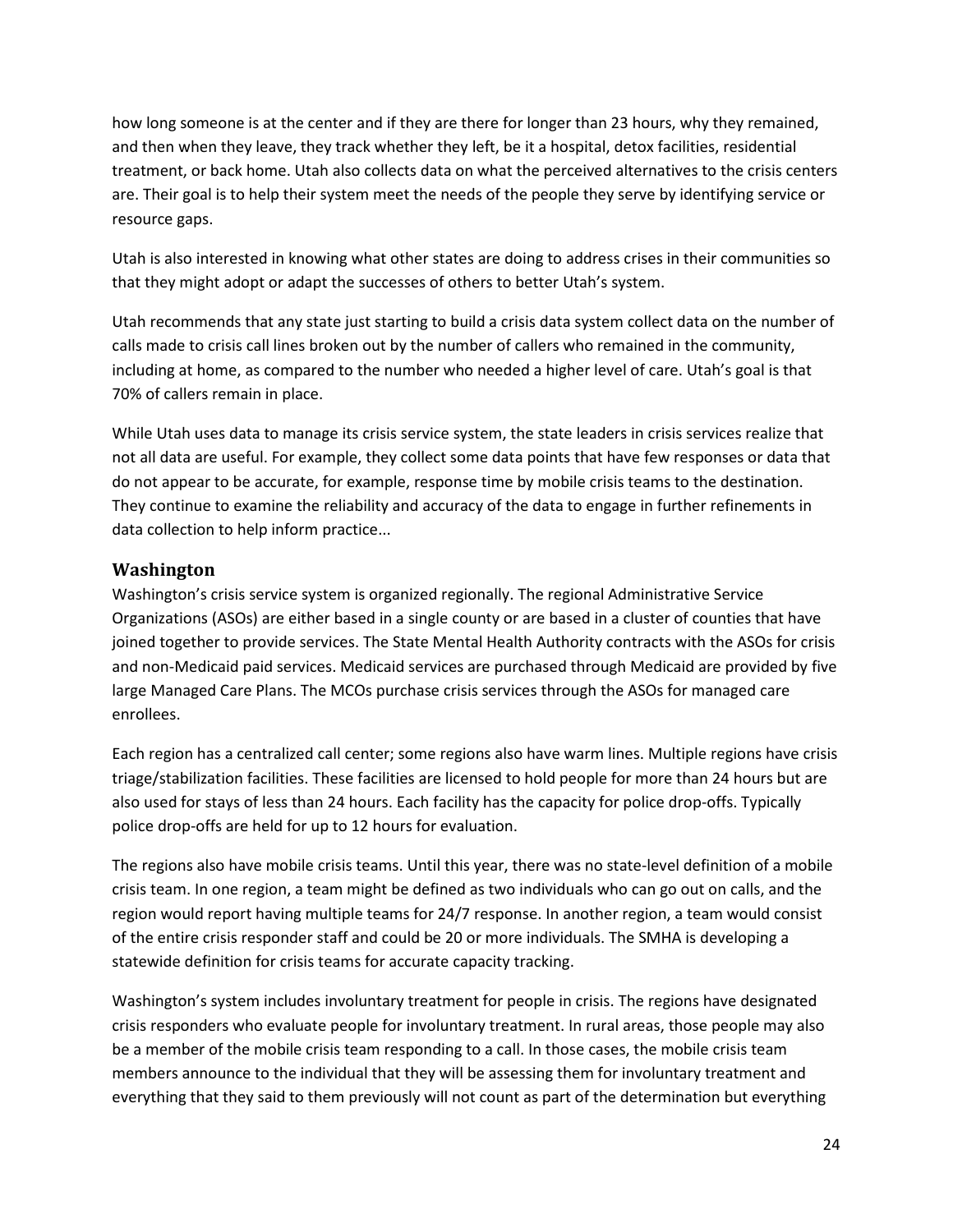said subsequently will be. The assessments are a quasi-legal procedure rather than a clinical intervention. These crisis responders have the authority to put people on five-day, involuntary holds. Later, individuals placed in involuntary treatment can be held for up to 90 days through hearings convened by local Superior Courts.

The SMHA has for decades collected a substantial amount of data on the involuntary treatments, which comes to them in a timely manner. The data include the date and time of the encounter, the outcomes of the investigations, and the legal criteria used for detention determinations. They track this by region, including looking at outliers related to the number of investigations and the outcomes. A separate dataset tracks the hearings, including how many people make it to court within 48 hours, how many cases are dismissed, how many are sent to less-restrictive alternatives, and how many are committed for 14 or 90 days.

Washington's crisis service system is undergoing change and expansion due to factors which include the Trueblood Decision, legislative action expanding crisis services, the future roll-out of 988 services, and the creation of a broad service registry to link people to care at all levels of intensity. The Trueblood lawsuit challenged the delays in competency evaluation and restoration services for people in jail. The court ordered the state to provide such evaluations within 14 days and competency restoration within seven days of court orders.<sup>26</sup>

To determine the cost of expanding the availability of crisis services, including expanding the number of crisis teams, the SMHA needed to create a standard definition of a crisis team, which they then costed out. In the new definition, a crisis team consists of 11 people, including a supervisor. The new definition allows for two people to be in the field, including one peer and one behavioral health professional) with service available year-round and 24 hours per day. They are also able to calculate per person service costs. Previously, the regions were reluctant to provide the state with information about their workforce because they were afraid that their workers would be recruited by other regions. The promise of expanding capacity allayed those fears. As a result of calculating the costs of providing crisis services, the SMHA determined that Medicaid billing will not cover the cost of providing crisis services. The legislature understands that the expansion of crisis services purchases availability and coverage rather than individual services.

In the past, they looked to the regions to monitor the success of the crisis services they provided. The regions had an incentive to provide effective services because they would be fiscally responsible for paying for any involuntary treatment. The state did track the number of crisis calls received by the regions but did not connect that data to outcomes data. In the future, the SMHA will be legislatively required to track the performance of the crisis service systems run by the ASOs.

With the future rollout of 988 services, the call centers will be able to connect with the service registry that is under development. The recently passed 988 bill provides for call center staff to be able to find out if individuals have Advance Directives or under current involuntary treatment orders.

Additional data that would help manage the crisis service system would include the disposition of calls to the crisis system, including the ability to link information that identifies callers with the involuntary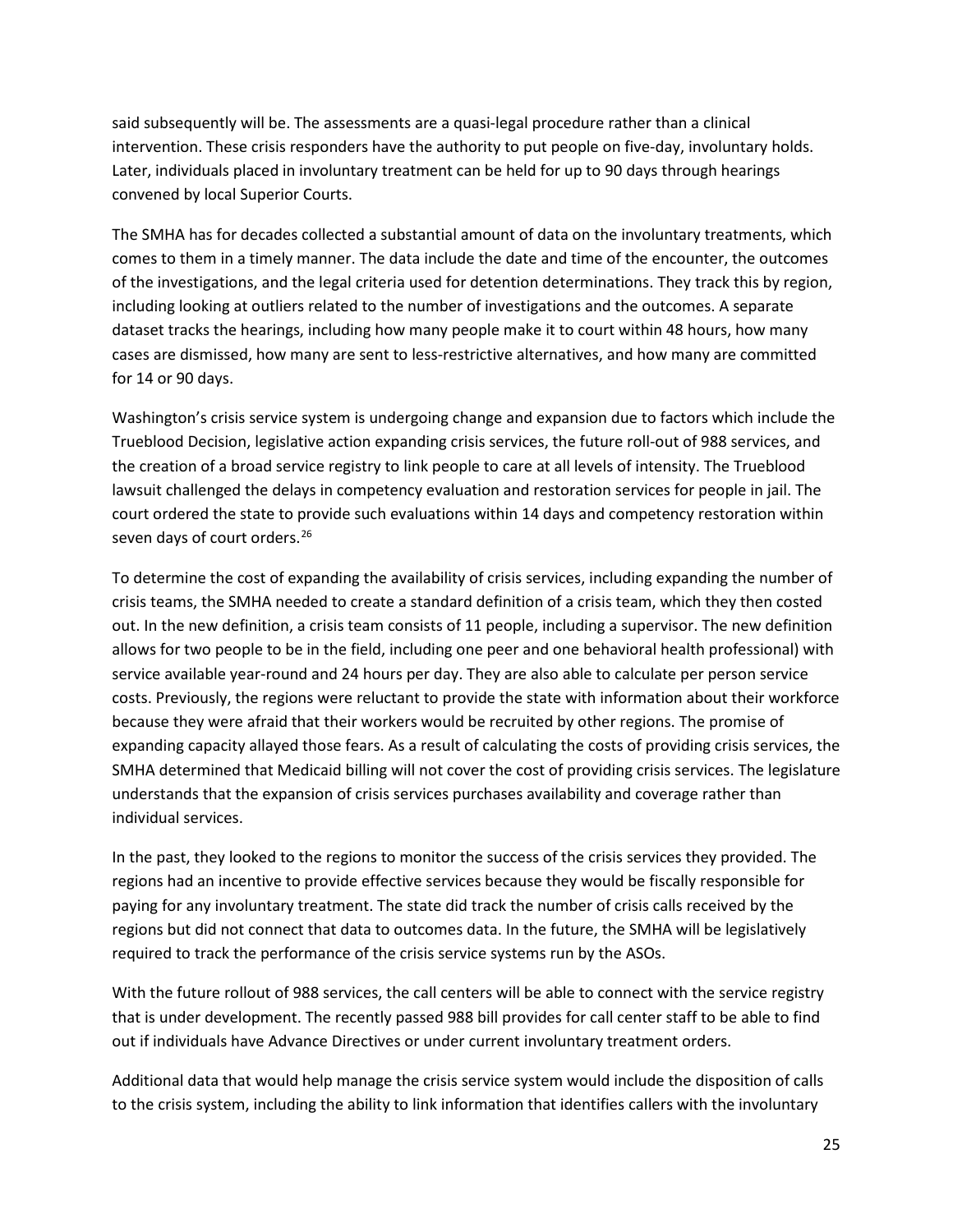treatment investigations. It would also be helpful if the data collected in the future could allow for the assessing risk for each call. Data should constantly be analyzed to address the needs of their constituency, however; if data are not used then their collection should be discontinued.

## **Washington Olympic Health and Recovery Services (Thurston and Mason Counties)**

Olympic Health and Recovery Services (OHRS) are a county-governed, publicly funded licensed Behavioral Health Agency (BHA) that provides crisis services to Thurston and Mason counties, Washington. Thurston has a population of 300,000 and has rural and urban areas while Mason is rural and has a population of about 65,000. Olympic Health and Recovery Services responds to about 400 crisis outreaches per month, 80% of which are in Thurston County, and conducts about 250 involuntary assessments per month (see the section above for a discussion of Washington's involuntary assessment activities.

They are not the sole crisis service provider in their region and the services are not always coordinated amongst the various providers. They have zero relationship with the regional National Suicide Prevention LifeLine (NSPL) call center located 100 miles away. Olympia, the state capitol, the county seat of Thurston County, operates their non-licensed crisis team using city funds in collaboration with OHRS, who co-locates a responder on their team 40 hours per week. The local ASO, contracts with Catholic Community Services to provide separate 24/7 youth mobile outreach services.

In Washington, most regions use a contracted call center. In this case, Olympic operates its own 24/7 call center. As in Delaware, clinical staff operate the call center and are part of the mobile crisis teams responding to those calls, when needed. Calls are triaged, however, if the call came from a hospital, they have to send out staff who can make involuntary commitment decisions, otherwise, normal staff can respond. Only 12% of the calls result in an involuntary commitment determination. Staff also reach out to individuals for up to 14 days after a mobile crisis visit.

While they do not operate crisis stabilization centers, they do provide stabilization services, but in the individual's home. The stabilization outreach program is peer staffed and responds to an average of 55 clients per month. They go to the individual's home, stay with them, talk with them, and try to connect the individual with resources to address their needs. Crisis stabilization outreach began in November 2020 and so, at the time of the interview, they did were not able to determine if the program was successful in diverting individuals from hospitals.

One of Olympic's largest problems is staffing. Washington's involuntary commitment rules require a high-level staff but recruiting and retaining higher-level staff is difficult. Since the vast majority of crisis calls do not result in involuntary commitment, Olympic added lower-level staff, including certified peers, who are fully capable of taking care of the lower-intensity calls.

Lack of information on the clients they serve is a problem that Olympic experiences. In 2020, as a result of a reorganization of Medicaid funding in Washington, Olympic no longer received information on Medicaid-funded clients, who are about 60% of the people they serve. Olympic does not have access to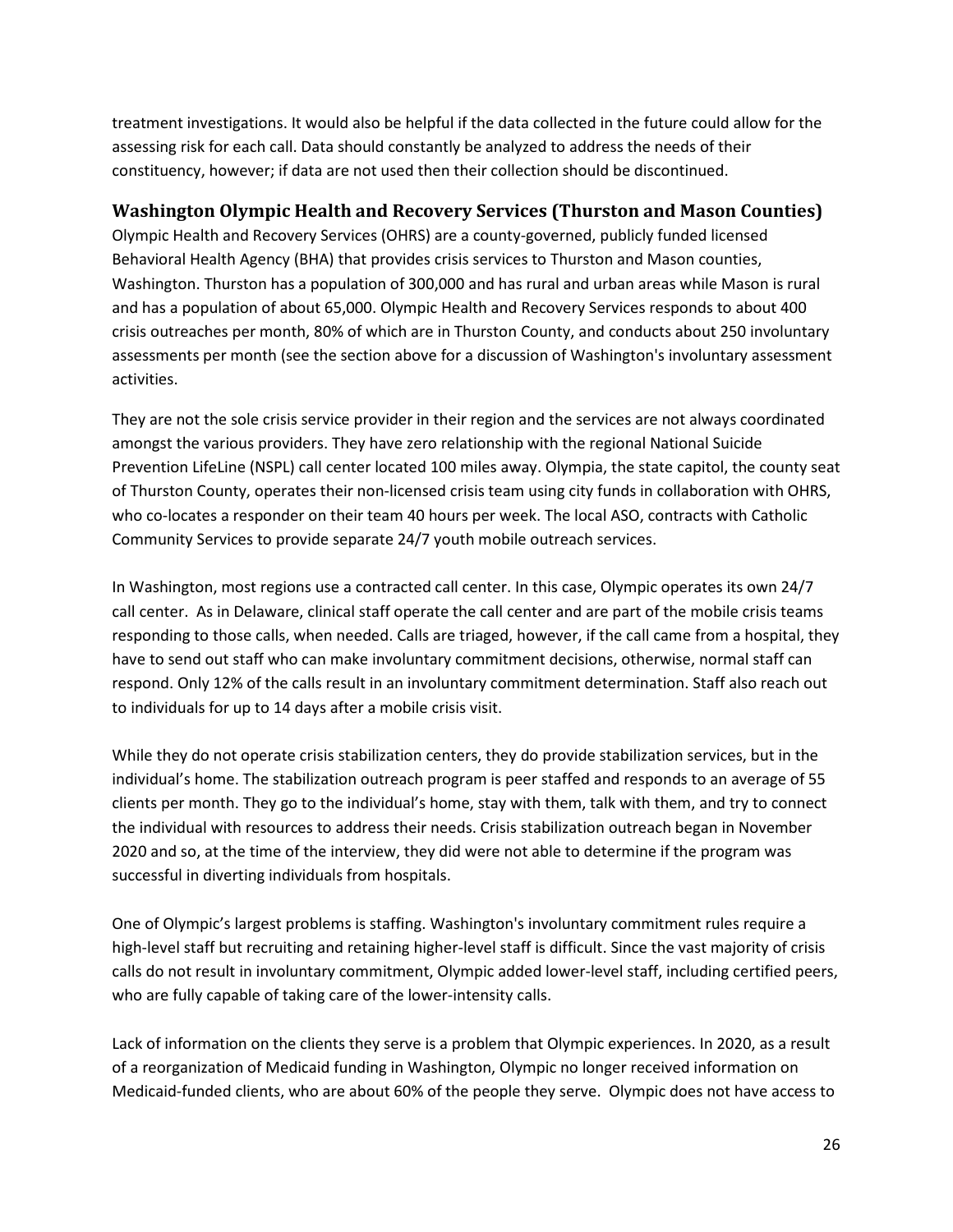the local emergency department information exchange and often does not have any information on the person they are responding to, including their medical history or family information. Many of the individuals they provide crisis services have crisis plans but they no longer have access to those plans. Though access to crisis plans is required by the state, no mechanism exists to make sure that the access happens. Since many of the crisis calls happen in the middle of the night, they are not able to contact the individual's normal providers to find out information about the individual's medical history.

Olympic collects their data to track and manage their operations. They are interested in knowing what the overall service needs in their communities are and how they are meeting that need and so collect response time, referral source, demographic information, law enforcement calls by law enforcement agency, etc. Each of the law enforcement entities in their region has different protocols and responds differently to crises so knowing which law enforcement entity their will encounter on a crisis call is important to know to resolve the situation most effectively. They use time of day to track trends and use that data to influence staffing decisions. They have used response time to referrals to expand the staffing of their crisis teams. During the COVID-19 pandemic, they experienced an increase in crisis calls. Increasing their crisis service staff did not result in a decrease in involuntary commitments, which, to them, means that even with the increase in service capacity; they are still not meeting the service needs of their community.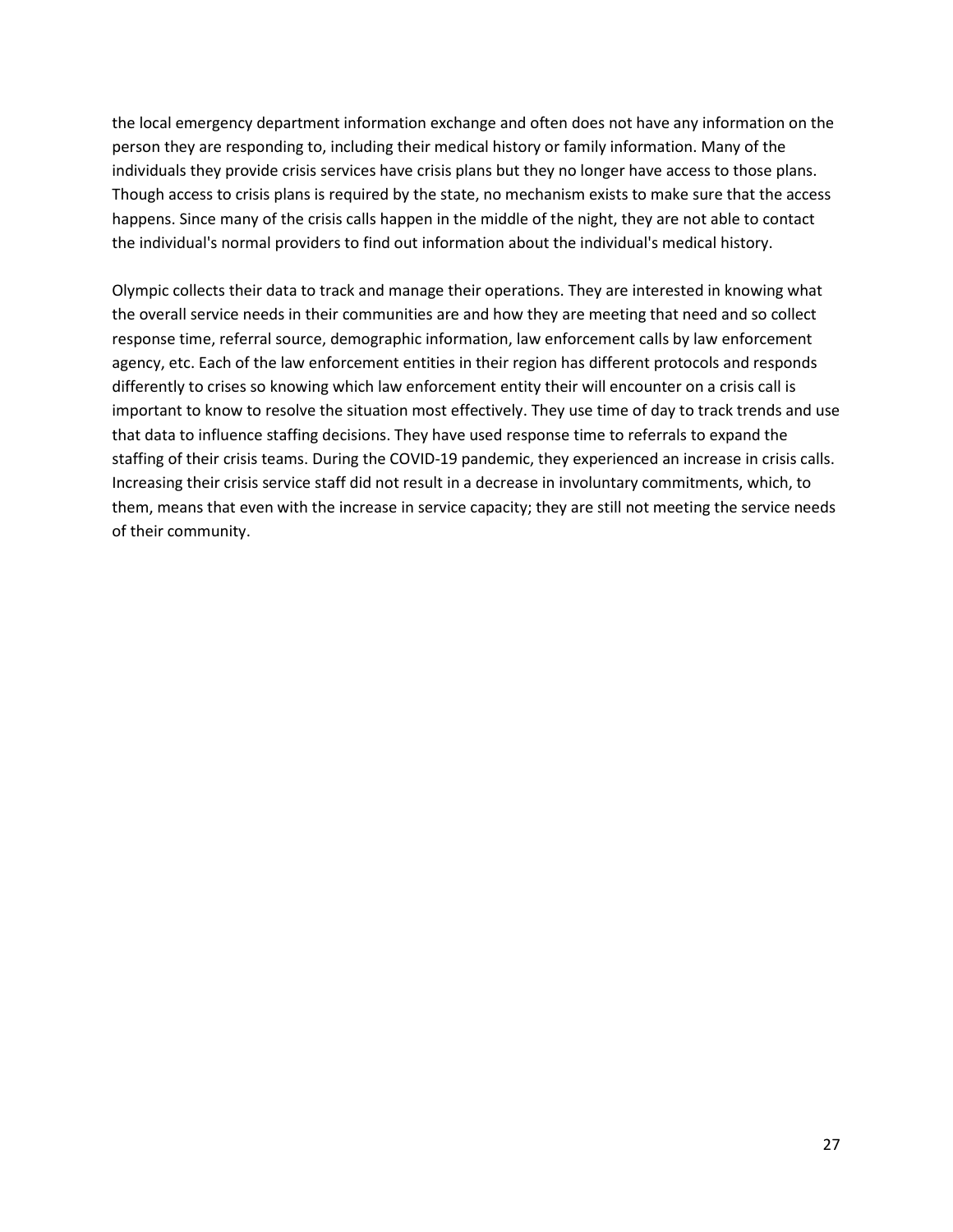|                                 | <b>BH-ASO</b>                                                                                                                  |         |         |         |                      |
|---------------------------------|--------------------------------------------------------------------------------------------------------------------------------|---------|---------|---------|----------------------|
|                                 | <b>Crisis System Metrics Report</b>                                                                                            |         |         |         |                      |
| BH-ASO                          |                                                                                                                                |         |         |         |                      |
| <b>Contact Person</b>           |                                                                                                                                |         |         |         |                      |
| Phone Number                    |                                                                                                                                |         |         |         |                      |
| Email                           |                                                                                                                                |         |         |         |                      |
| Reporting Period (quarter/year) |                                                                                                                                |         |         |         |                      |
| <b>Metric Number</b>            | <b>Metric</b>                                                                                                                  | Month 1 | Month 2 | Month 3 | <b>Quarter Total</b> |
|                                 | <b>Crisis Calls</b>                                                                                                            |         |         |         |                      |
| 1a                              | Total number of calls to crisis line                                                                                           |         |         |         | $\overline{0}$       |
| 1 <sub>b</sub>                  | Total number of calls to crisis line answered                                                                                  |         |         |         | $\overline{0}$       |
| 1c                              | Average answer time of calls to crisis line (seconds)                                                                          |         |         |         | #DIV/0!              |
| 1 <sub>d</sub>                  | Total number of calls to crisis line answered live within 30 seconds                                                           |         |         |         | $\mathbf 0$          |
| 1e                              | Percentage of calls to crisis line answered live within 30 seconds                                                             | #DIV/0! | #DIV/0! | #DIV/0! | #DIV/0!              |
| 1 <sup>f</sup>                  | Total number of calls to crisis line abandoned                                                                                 |         |         |         | $\overline{0}$       |
| 1g                              | Percentage of calls to crisis line abandoned                                                                                   | #DIV/0! | #DIV/0! | #DIV/0! | #DIV/0!              |
|                                 | <b>Mobile Crisis Outreach Services</b>                                                                                         |         |         |         |                      |
| 2a                              | Total number of mobile crisis outreach services                                                                                |         |         |         | $\mathbf 0$          |
| 2 <sub>b</sub>                  | Percentage of EMERGENT mobile crisis outreach service<br>requests/referrals that were responded to within two (2) hours        |         |         |         | #DIV/0!              |
| 2c                              | Percentage of URGENT mobile crisis outreach service requests/referrals<br>that were responded to within twenty-four (24) hours |         |         |         | #DIV/0!              |
|                                 | Involuntary Treatment Act (ITA) Investigations                                                                                 |         |         |         |                      |
| 3a                              | Total number of ITA investigations                                                                                             |         |         |         | $\mathbf 0$          |
| 3 <sub>b</sub>                  | Total number of ITA investigations conducted via telehealth                                                                    |         |         |         | $\overline{0}$       |
| 3c                              | Total number of ITA investigations not meeting detention criteria,<br>resulting in a referral to outpatient treatment          |         |         |         | $\mathbf 0$          |
| 3d                              | Total number of ITA investigations not meeting detention criteria,<br>resulting in a referral to voluntary inpatient treatment |         |         |         | $\mathbf 0$          |
| 3e                              | Total number of ITA investigations resulting in detention or revocation                                                        |         |         |         | $\overline{0}$       |
| 3f                              | Total number of ITA investigations resulting in detentions or revocations<br>filed as SUD                                      |         |         |         | $\mathbf 0$          |
| 3g                              | Total number of ITA investigations resulting in detentions or revocations<br>filed as MH                                       |         |         |         | $\mathbf 0$          |

# Figure 5: Olympic Health and Recovery Services Crisis Service Report Template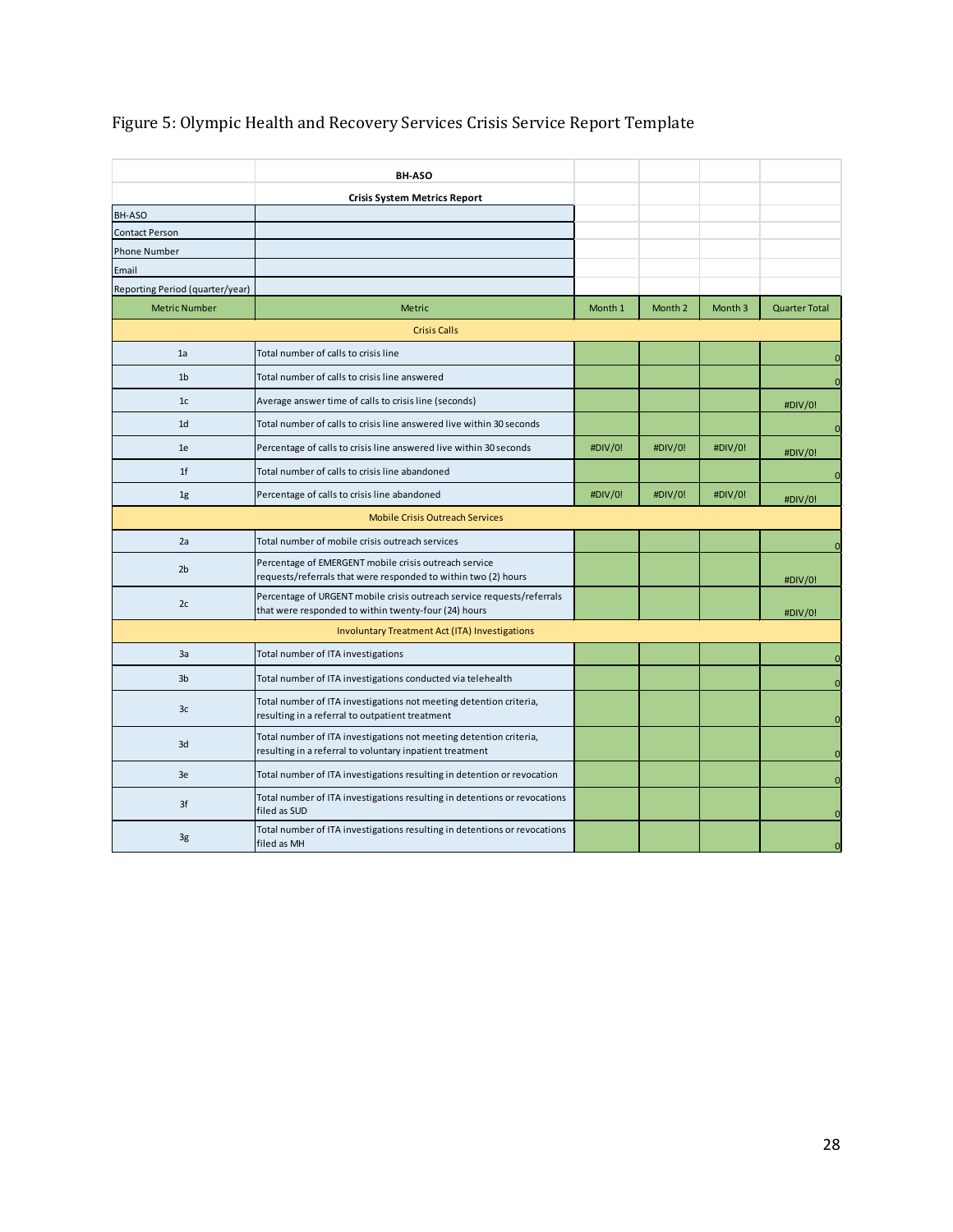Figure 6: Olympic Health and Recovery Services Crisis Service Data Definitions

|    | <b>Crisis Calls</b>                                                                                                                                                                                                               |
|----|-----------------------------------------------------------------------------------------------------------------------------------------------------------------------------------------------------------------------------------|
| 1a | Total number of calls to crisis line.<br>Definition: All Calls received by regional crisis line regardless of caller intention or if sufficient information is<br>gathered to generate an H0030 encounter.                        |
|    |                                                                                                                                                                                                                                   |
| 1b | Total number of calls to crisis line answered.                                                                                                                                                                                    |
|    | Definition: Number of calls answered by a live person.                                                                                                                                                                            |
| 1c | Average answer time of calls to crisis line (seconds).                                                                                                                                                                            |
|    | Definition: Average answer speed for calls that are answered by a live person (1b). This does not include wait<br>times for abandoned calls.                                                                                      |
|    |                                                                                                                                                                                                                                   |
| 1d | Total number of calls to crisis line answered live within 30 seconds.<br>Definition: Total number of calls answered by a live person (1b) <30 seconds                                                                             |
|    |                                                                                                                                                                                                                                   |
| 1e | Percentage of calls to crisis line answered live within 30 seconds.<br>Definition: (Total calls answered by a live person <30 seconds) / (Total calls answered). (1d / 1b). Note: use                                             |
|    | two decimal places e.g. 98.75%                                                                                                                                                                                                    |
| 1f | Total number of calls to crisis line abandoned                                                                                                                                                                                    |
|    | Definition: Number of calls that result in hang up after 30 seconds (including those who hang up during an                                                                                                                        |
|    | automated attendant script)                                                                                                                                                                                                       |
| 1g | Percentage of calls to crisis line abandoned                                                                                                                                                                                      |
|    | Definition: (Calls abandoned) / (Total number of calls to crisis line) (1f / 1a)  Note:  use two decimal places e.g.<br>4.75%                                                                                                     |
|    |                                                                                                                                                                                                                                   |
| 2a | <b>Mobile Crisis Outreach Services</b><br>Total number of mobile crisis outreach services.                                                                                                                                        |
|    | Definition: Crisis services provided by eligible provider type (H2011-SERI) in response to a crisis outreach                                                                                                                      |
|    | referral.  Referrals can originate from any source, including but not limited to, crisis call lines, community<br>members, health care professionals, law enforcement, family members, or by individuals in crisis (self-         |
|    | referral). This excludes Involuntary Treatment Investigations.                                                                                                                                                                    |
| 2b | Percentage of EMERGENT mobile crisis outreach service requests/referrals that were responded                                                                                                                                      |
|    | to within two (2) hours.                                                                                                                                                                                                          |
|    | Emergent Definition: Mobile Crisis Outreach Services provided for a person that, if not provided, would likely<br>result in the need for crisis intervention, or hospital evaluation due to concerns of potential danger to self, |
|    | others, property, or grave disability.                                                                                                                                                                                            |
|    | Definition: (EMERGENT requests/referrals responded to in two (2) hours or less) / (Total number of                                                                                                                                |
|    | EMERGENT requests/referrals). Note: use two decimal places e.g. 98.75%                                                                                                                                                            |
| 2c | Percentage of URGENT mobile crisis outreach service requests/referrals that were responded to                                                                                                                                     |
|    | within twenty-four (24) hours.<br>Urgent Crisis Definition: Mobile Crisis Outreach Services to be provided to persons approaching a behavioral                                                                                    |
|    | health crisis. If services are not received within 24 hours of the request, the persons situation is likely to                                                                                                                    |
|    | deteriorate to the point that emergency care is necessary.                                                                                                                                                                        |
|    | (URGENT requests/referrals responded to in twenty-four (24) hours or less) / (Total number of URGENT                                                                                                                              |
|    | requests/referrals) Note: use two decimal places e.g. 98.75%                                                                                                                                                                      |
|    | <b>Involuntary Treatment Act (ITA) Investigations</b>                                                                                                                                                                             |
| За | Total number of ITA investigations.<br>Definition: All crisis encounters where a Designated Crisis Responder conducts an ITA investigation whether or                                                                             |
|    | not the outcome is a detention. All encounters coded as H2011HW.                                                                                                                                                                  |
| 3b | Total number of ITA investigations conducted via telehealth.                                                                                                                                                                      |
|    | Definition: The total number of ITA Investigation (3a) conducted via telehealth                                                                                                                                                   |
| Зс | Total number of ITA investigations not meeting detention criteria, resulting in a referral to                                                                                                                                     |
|    | outpatient treatment.                                                                                                                                                                                                             |
|    | Definition: The total number of ITA Investigation (3a) not meeting detention criteria, resulting in a referral to<br>outpatient treatment.                                                                                        |
| 3d | Total number of ITA Investigations not meeting detention criteria, resulting in a referral to                                                                                                                                     |
|    | voluntary inpatient treatment                                                                                                                                                                                                     |
|    | Definition: The total number of ITA Investigation (3a) not meeting detention criteria, resulting in a                                                                                                                             |
|    | referral to voluntary inpatient treatment.                                                                                                                                                                                        |
| 3e | Total number of ITA investigations resulting in detention or revocation.                                                                                                                                                          |
|    | Definition: The total number of ITA Investigation (3a) resulting in detention or revocation.                                                                                                                                      |
| 3f | Total number of ITA investigations resulting in detentions or revocations filed as SUD.                                                                                                                                           |
|    | Definition: The total number of ITA Investigation resulting in detention or revocation (3e), filed as SUD.                                                                                                                        |
|    |                                                                                                                                                                                                                                   |
| 3g | Total number of ITA investigations resulting in detentions or revocations filed as MH.                                                                                                                                            |
|    | Definition: The total number of ITA Investigation resulting in detention or revocation (3e), filed as MH.                                                                                                                         |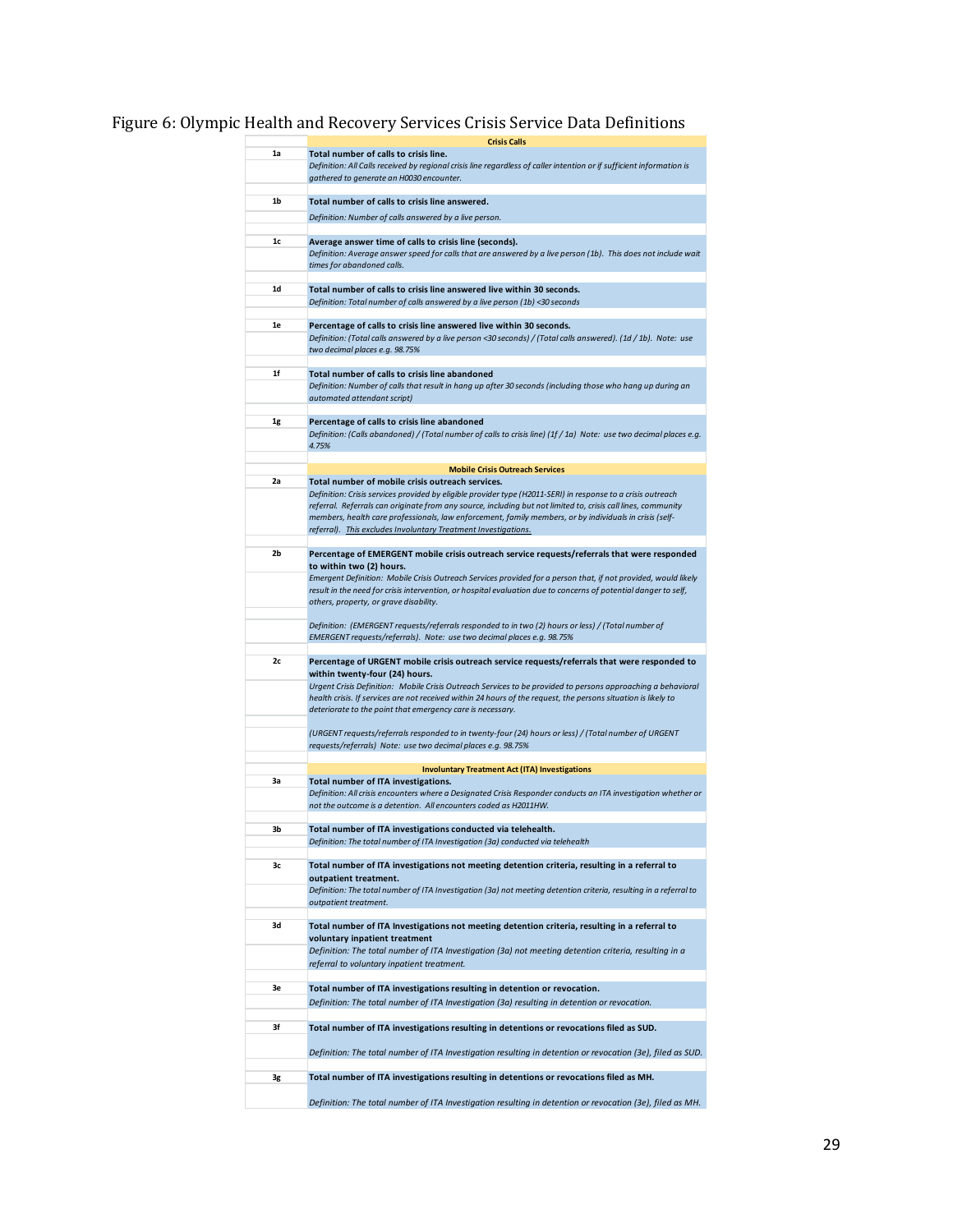## **Conclusion**

Management is the process of dealing with or controlling things or people. Management decisions can be informed by evidence, necessity, feelings, whim, accident, and even changes in the political environment. Decisions can have intended and unintended consequences, improve things, make things worse, or have no impact. This paper argues that the most successful management decisions are a) intended to improve something, b) based upon evidence that informs the decision, c) part of a continuing management process of improvements, and d) undertaken with the understanding that actions have consequences that also should be studied and understood. Information used to inform decisions should be relevant to the management decisions they will be used for and collected as accurately as possible. Data about state mental health programs are often collected as documentation, reported by local providers to the SMHA and by SMHAs to the Federal Government, as part of the block grant reporting, to legislatures.

As this report shows, local providers and SMHAs are using data to manage the provision of mental health crisis services. The extent to which data are used, and the provision of services is managed, varies by state. Some local providers and SMHAs use an ad hoc approach while some use a continual improvement approach.<sup>[27](#page-32-0)</sup> In some states, the SMHA has a very indirect relationship with service providers where the services providers are contracted by a local entity which, itself, has a direct relationship with the SMHA. In such a case, the SMHA manages the provision of services by documenting the fulfillment of the guidelines and procedures that the SMHA establishes and occasionally, often at the beginning of a new contract, alters. In some states, the local entities also have indirect relationships with service providers and the management of services is similar to that of SMHAs with indirect service provider relationships.

When a local agency or state manage and provide services directly, there are many opportunities to use data to inform management decisions. Grand Lake in Oklahoma, for example, directly operates services. Using a continual improvement approach, they have reimagined service provision, documented their successes and failures, and used data to further alter their activities. Similarly, Georgia's SMHA runs the state's crisis service system and has direct relationships with the service providers. Georgia also uses a continuous improvement approach to alter their activities. Any individual change that is made using a continuous quality improvement approach may or may not be a success, and may or may not have a large impact. Still, the accumulation of improvements over the years, even small improvements, can add up vast improvement and broad systemic change that can result in better services for the people who need them, when they need them.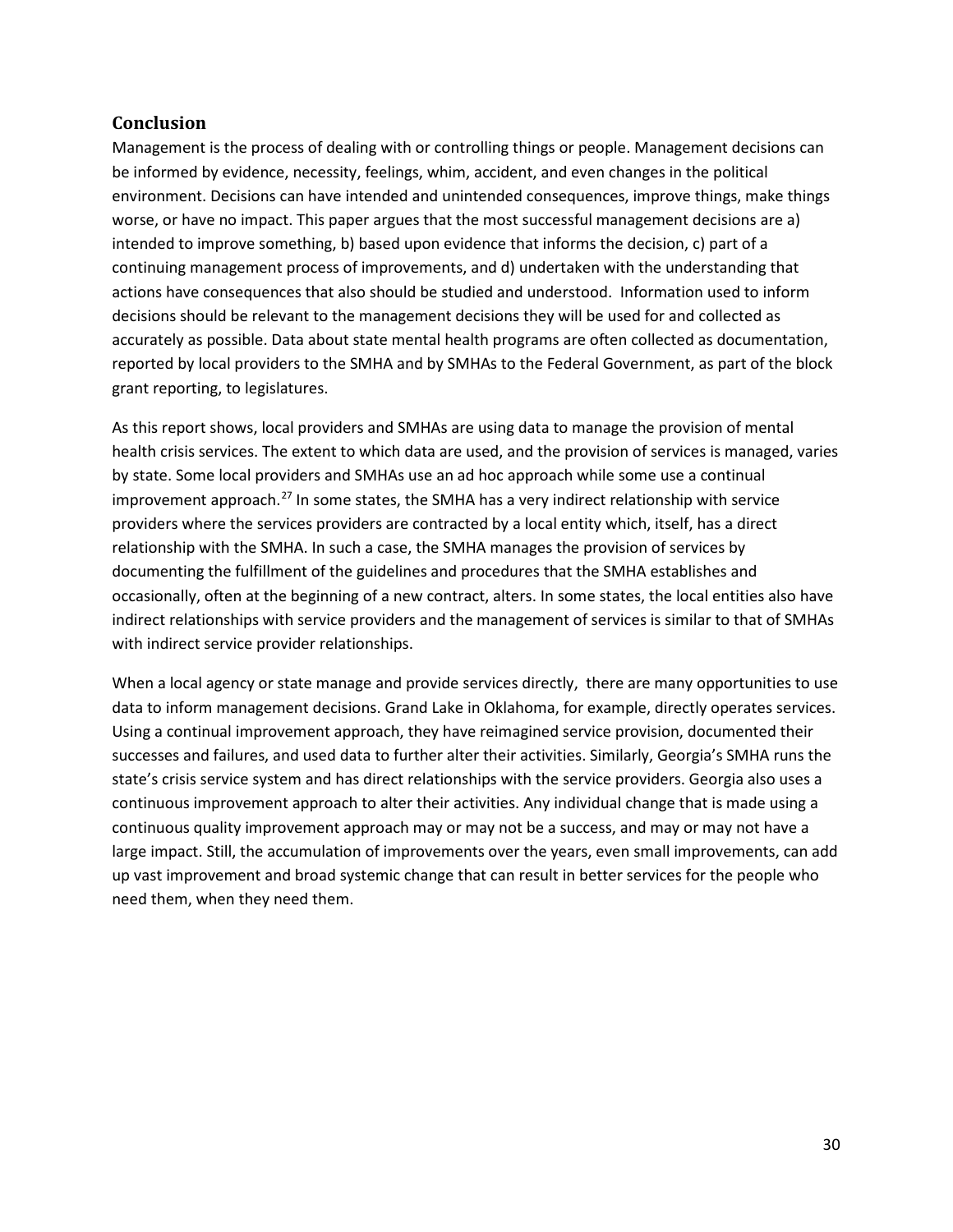## **References**

<sup>1</sup> Koontz H: The Management Theory Jungle. *Academy of Management Journal* 1961; 4(3):174-188

[https://www.nasmhpd.org/sites/default/files/TAC.Paper\\_.1Beyond\\_Beds.pdf](https://www.nasmhpd.org/sites/default/files/TAC.Paper_.1Beyond_Beds.pdf)

<sup>3</sup> Morrisette D: Improving Access to Behavioral Health Crisis Services with Electronic Bed Registries. Alexandria, VA, National Association of State Mental Health Program Directors, 2021.

[https://www.nasmhpd.org/sites/default/files/Bed\\_Registry\\_Full\\_Report.pdf](https://www.nasmhpd.org/sites/default/files/Bed_Registry_Full_Report.pdf)

<sup>4</sup> Crisis now. Alexandria, VA, National Association for State Mental Health Program Directors. <https://talk.crisisnow.com/>

<sup>5</sup> Unpublished data from the Substance Abuse and Mental Health Services Administration, 2021.

 $6$  Crisis Intervention Team (CIT) programs: A best practice guide for transforming community responses to mental health crises. Salt Lake City, UT: Crisis Intervention Team International, 2019.

[https://www.citinternational.org/bestpracticeguide#:~:text=Crisis%20Intervention%20Team%20\(CIT\)%20Programs](https://www.citinternational.org/bestpracticeguide%23:%7E:text=Crisis%20Intervention%20Team%20(CIT)%20Programs%3A%20A%20Best%20Practice%20Guide,starting%20and%20sustaining%20their%20CIT) [%3A%20A%20Best%20Practice%20Guide,starting%20and%20sustaining%20their%20CIT](https://www.citinternational.org/bestpracticeguide%23:%7E:text=Crisis%20Intervention%20Team%20(CIT)%20Programs%3A%20A%20Best%20Practice%20Guide,starting%20and%20sustaining%20their%20CIT)

<sup>7</sup> National Guidelines for Behavioral Health Crisis Care, Best Practice Toolkit. Rockville, MD, Substance Abuse and Mental Health Services Administration, 2020[. https://www.samhsa.gov/sites/default/files/national-guidelines-for](https://www.samhsa.gov/sites/default/files/national-guidelines-for-behavioral-health-crisis-care-02242020.pdf)[behavioral-health-crisis-care-02242020.pdf](https://www.samhsa.gov/sites/default/files/national-guidelines-for-behavioral-health-crisis-care-02242020.pdf)

 $8$  Ibid.

<sup>9</sup> Crisis now. Alexandria, VA, National Association for State Mental Health Program Directors. <https://talk.crisisnow.com/>

<sup>10</sup> What is the Living Room model for people experiencing a mental health crisis? Washington, DC, SMI Adviser, 2021. [https://smiadviser.org/knowledge\\_post\\_fp/what-is-the-living-room-model-for-people-experiencing-a](https://smiadviser.org/knowledge_post_fp/what-is-the-living-room-model-for-people-experiencing-a-mental-health-crisis)[mental-health-crisis](https://smiadviser.org/knowledge_post_fp/what-is-the-living-room-model-for-people-experiencing-a-mental-health-crisis)

<sup>11</sup> About the Open Dialogue Approach. Clinton, CA, Institute For Dialogic Practice, 2021.

<http://www.dialogicpractice.net/open-dialogue/about-open-dialogue/>

<sup>12</sup> McCabe O, Page A, Daniels A: Improving Health Care for Mental and Substance Use Conditions: A Framework for Bridging the Quality Chasm. *International Journal of Mental Health* 2007; 36(2):65-79

<sup>13</sup> What is a peer? Washington, DC, Mental Health America, 2021[. https://www.mhanational.org/what-peer.](https://www.mhanational.org/what-peer) 14 What is the "peer bridger" model of peer support? Washington, DC, SMI Adviser. Retrieved 31 March 2021,

https://smiadviser.org/knowledge\_post/what-is-the-peer-bridger-model-of-peer-support.<br><sup>15</sup> Cramer D, Brown AA, Hu G: Predicting 911 calls using spatial analysis. Software Engineering Research, Management and Applications 2012, 15-26

<sup>16</sup> Rosenheim L, Scott L: Spatial Statistics: Best Practices. Esri International User Conference, 2011 July.

<sup>17</sup> Chohlas-Wood A, Merali A, Reed W, et al: Mining 911 Calls in New York City: Temporal Patterns, Detection, and Forecasting. Artificial Intelligence for Cities, 2015.

[https://warwick.ac.uk/fac/sci/dcs/people/theo\\_damoulas/pubs/aaai15\\_911damoulas.pdf](https://warwick.ac.uk/fac/sci/dcs/people/theo_damoulas/pubs/aaai15_911damoulas.pdf)

<sup>18</sup> Norman C, Mello M, Choi B: Identifying Frequent Users of an Urban Emergency Medical Service Using Descriptive Statistics and Regression Analyses. The western journal of emergency medicine 2016; 17(1): 39–45<br><sup>19</sup> The National 911 Program: Next Generation 911 (NG911) Standards Identification and Review. Washington, DC,

911.gov. [https://www.911.gov/pdf/National\\_911\\_Program\\_NG911\\_Standards\\_Identification\\_Analysis\\_2020.pdf](https://www.911.gov/pdf/National_911_Program_NG911_Standards_Identification_Analysis_2020.pdf)

<sup>20</sup> National 911 Annual Report: 2019 Data. Washington, DC, 911.gov.

[https://www.911.gov/pdf/National\\_911\\_Annual\\_Report\\_2019\\_Data.pdf](https://www.911.gov/pdf/National_911_Annual_Report_2019_Data.pdf)

<sup>21</sup> NG9-1-1 Call Processing Metrics Standard. Washington, DC, National Emergency Number Association, Inc. [https://cdn.ymaws.com/www.nena.org/resource/resmgr/standards/nena-sta-019.1-2018\\_20180702.pdf](https://cdn.ymaws.com/www.nena.org/resource/resmgr/standards/nena-sta-019.1-2018_20180702.pdf)

<sup>22</sup> Telecommunicators and training. Washington, DC, 911.gov.

[https://www.911.gov/issue\\_telecommunicatorsandtraining.html](https://www.911.gov/issue_telecommunicatorsandtraining.html)

<sup>23</sup> National Guidelines for Behavioral Health Crisis Care, Best Practice Toolkit. Rockville, MD, Substance Abuse and Mental Health Services Administration, 2020[. https://www.samhsa.gov/sites/default/files/national-guidelines-for](https://www.samhsa.gov/sites/default/files/national-guidelines-for-behavioral-health-crisis-care-02242020.pdf)[behavioral-health-crisis-care-02242020.pdf](https://www.samhsa.gov/sites/default/files/national-guidelines-for-behavioral-health-crisis-care-02242020.pdf)

<sup>2</sup> Pinals DA, Fuller DA: Beyond beds: The vital role of a full continuum of psychiatric care. Alexandria, VA, National Association of State Mental Health Program Directors, 2017*.*